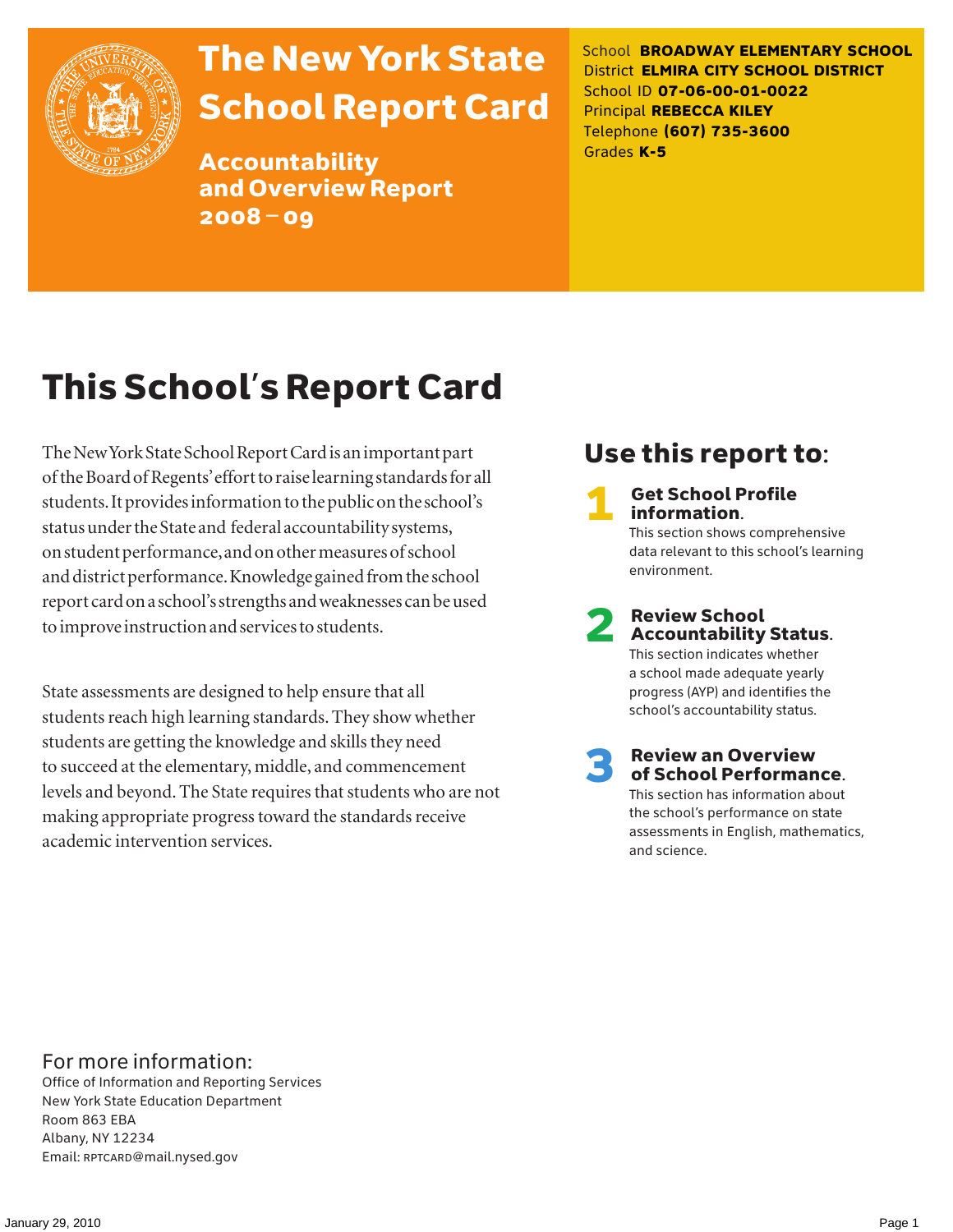### School Profile

This section shows comprehensive data relevant to this school's learning environment, including information about enrollment, average class size, and teacher qualifications.

### Enrollment

|                            | 2006-07 | $2007 - 08$ | $2008 - 09$ |
|----------------------------|---------|-------------|-------------|
| Pre-K                      | 37      | 37          | 0           |
| Kindergarten               | 71      | 79          | 85          |
| Grade 1                    | 83      | 76          | 61          |
| Grade 2                    | 62      | 80          | 82          |
| Grade 3                    | 61      | 70          | 82          |
| Grade 4                    | 59      | 68          | 77          |
| Grade 5                    | 63      | 69          | 63          |
| Grade 6                    | 0       | 0           | 0           |
| <b>Ungraded Elementary</b> | 0       | $\mathbf 0$ | 0           |
| Grade 7                    | 0       | $\mathbf 0$ | 0           |
| Grade 8                    | 0       | 0           | 0           |
| Grade 9                    | 0       | 0           | 0           |
| Grade 10                   | 0       | 0           | 0           |
| Grade 11                   | 0       | 0           | 0           |
| Grade 12                   | 0       | 0           | 0           |
| <b>Ungraded Secondary</b>  | 0       | 0           | 0           |
| Total K-12                 | 399     | 442         | 450         |

# Enrollment Information

*Enrollment* counts are as of Basic Educational Data System (BEDS) day, which is typically the first Wednesday of October of the school year. Students who attend BOCES programs on a part-time basis are included in a school's enrollment. Students who attend BOCES on a full-time basis or who are placed full time by the district in an out-of-district placement are not included in a school's enrollment. Students classified by schools as "pre-first" are included in first grade counts.

### Average Class Size

|                      | 2006-07 | $2007 - 08$ | $2008 - 09$ |
|----------------------|---------|-------------|-------------|
| <b>Common Branch</b> | 20      | 20          | 18          |
| Grade 8              |         |             |             |
| English              |         |             |             |
| <b>Mathematics</b>   |         |             |             |
| Science              |         |             |             |
| Social Studies       |         |             |             |
| Grade 10             |         |             |             |
| English              |         |             |             |
| <b>Mathematics</b>   |         |             |             |
| Science              |         |             |             |
| Social Studies       |         |             |             |

### Average Class Size Information

*Average Class Size* is the total registration in specified classes divided by the number of those classes with registration. *Common Branch* refers to self-contained classes in Grades 1–6.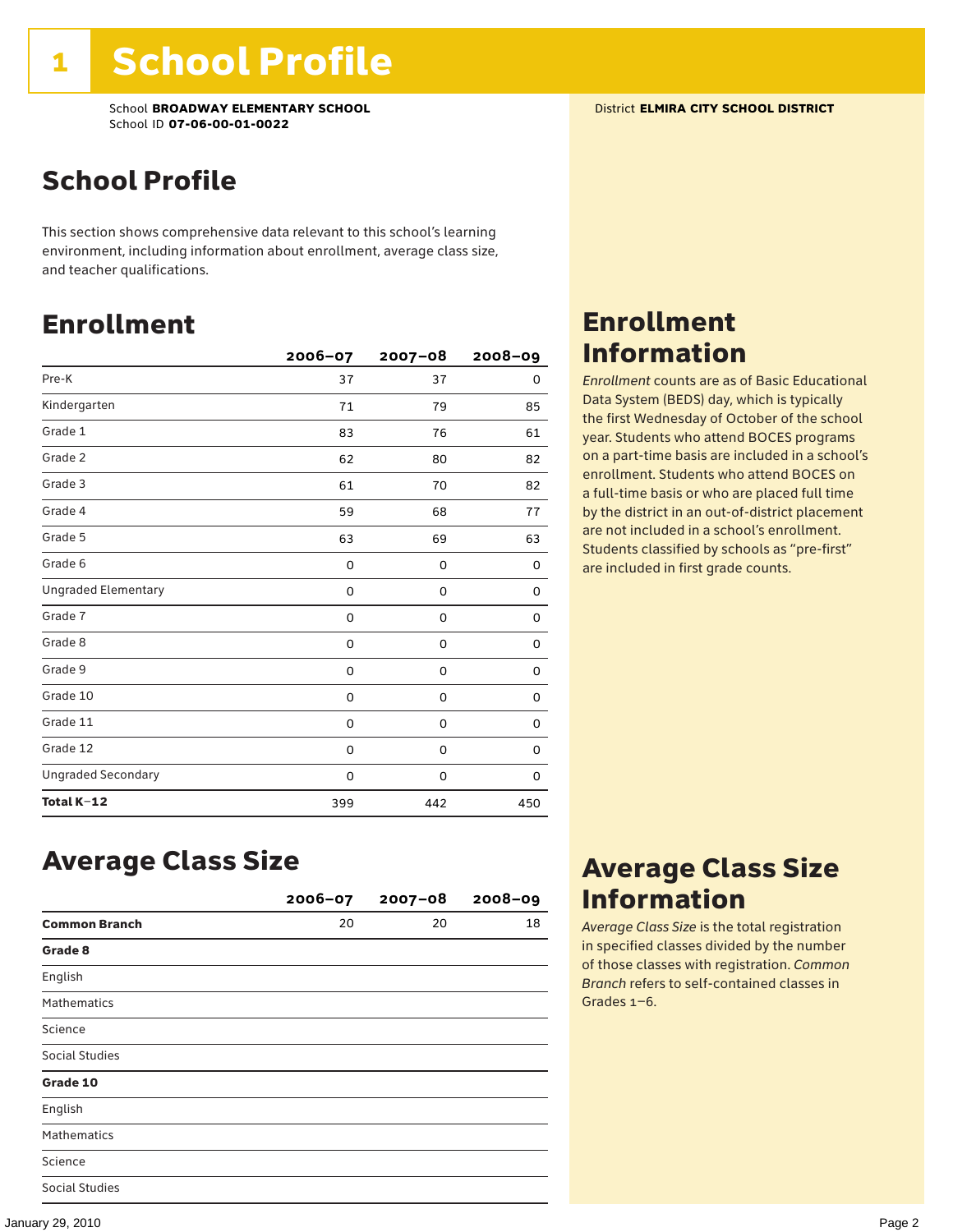# Demographic Factors

|                                                    | 2006-07        |     |              | $2007 - 08$ |     | $2008 - 09$ |
|----------------------------------------------------|----------------|-----|--------------|-------------|-----|-------------|
|                                                    | #              | %   | #            | %           | #   | %           |
| Eligible for Free Lunch                            | 170            | 43% | 194          | 44%         | 183 | 41%         |
| Reduced-Price Lunch                                | 74             | 19% | 66           | 15%         | 71  | 16%         |
| Student Stability*                                 |                | 96% |              | 81%         |     | 95%         |
| Limited English Proficient                         | 0              | 0%  | 0            | 0%          | 0   | 0%          |
| <b>Racial/Ethnic Origin</b>                        |                |     |              |             |     |             |
| American Indian or Alaska Native                   | 0              | 0%  | 0            | 0%          | 0   | 0%          |
| <b>Black or African American</b>                   | 36             | 9%  | 44           | 10%         | 48  | 11%         |
| Hispanic or Latino                                 | 6              | 2%  | 5            | 1%          | 8   | 2%          |
| Asian or Native<br>Hawaiian/Other Pacific Islander | $\overline{2}$ | 1%  | $\mathbf{1}$ | 0%          | 0   | 0%          |
| White                                              | 355            | 89% | 392          | 89%         | 394 | 88%         |
| Multiracial                                        | 0              | 0%  | 0            | 0%          | 0   | 0%          |

\* Available only at the school level.

### Attendance and Suspensions

|                            |   | $2005 - 06$   |   | $2006 - 07$   |   | $2007 - 08$ |  |
|----------------------------|---|---------------|---|---------------|---|-------------|--|
|                            | # | $\frac{0}{0}$ | # | $\frac{0}{6}$ | # | $\%$        |  |
| Annual Attendance Rate     |   | 96%           |   | 96%           |   | 95%         |  |
| <b>Student Suspensions</b> |   | በ%            |   | 1%            |   | 1%          |  |

### Demographic Factors Information

*Eligible for Free Lunch* and *Reduced*-*Price Lunch* percentages are determined by dividing the number of approved lunch applicants by the Basic Educational Data System (BEDS) enrollment in full-day Kindergarten through Grade 12. *Eligible for Free Lunch* and *Limited English Proficient* counts are used to determine *Similar Schools* groupings within a *Need*/*Resource Capacity* category. *Student Stability* is the percentage of students in the highest grade in a school who were also enrolled in that school at any time during the previous school year. (For example, if School A, which serves Grades 6–8, has 100 students enrolled in Grade 8 this year, and 92 of those 100 students were also enrolled in School A last year, the stability rate for the school is 92 percent.)

### Attendance and Suspensions Information

*Annual Attendance Rate* is determined by dividing the school's total actual attendance by the total possible attendance for a school year. A school's actual attendance is the sum of the number of students in attendance on each day the school was open during the school year. Possible attendance is the sum of the number of enrolled students who should have been in attendance on each day the school was open during the school year. *Student Suspension* rate is determined by dividing the number of students who were suspended from school (not including in-school suspensions) for one full day or longer anytime during the school year by the Basic Educational Data System (BEDS) day enrollments for that school year. A student is counted only once, regardless of whether the student was suspended one or more times during the school year.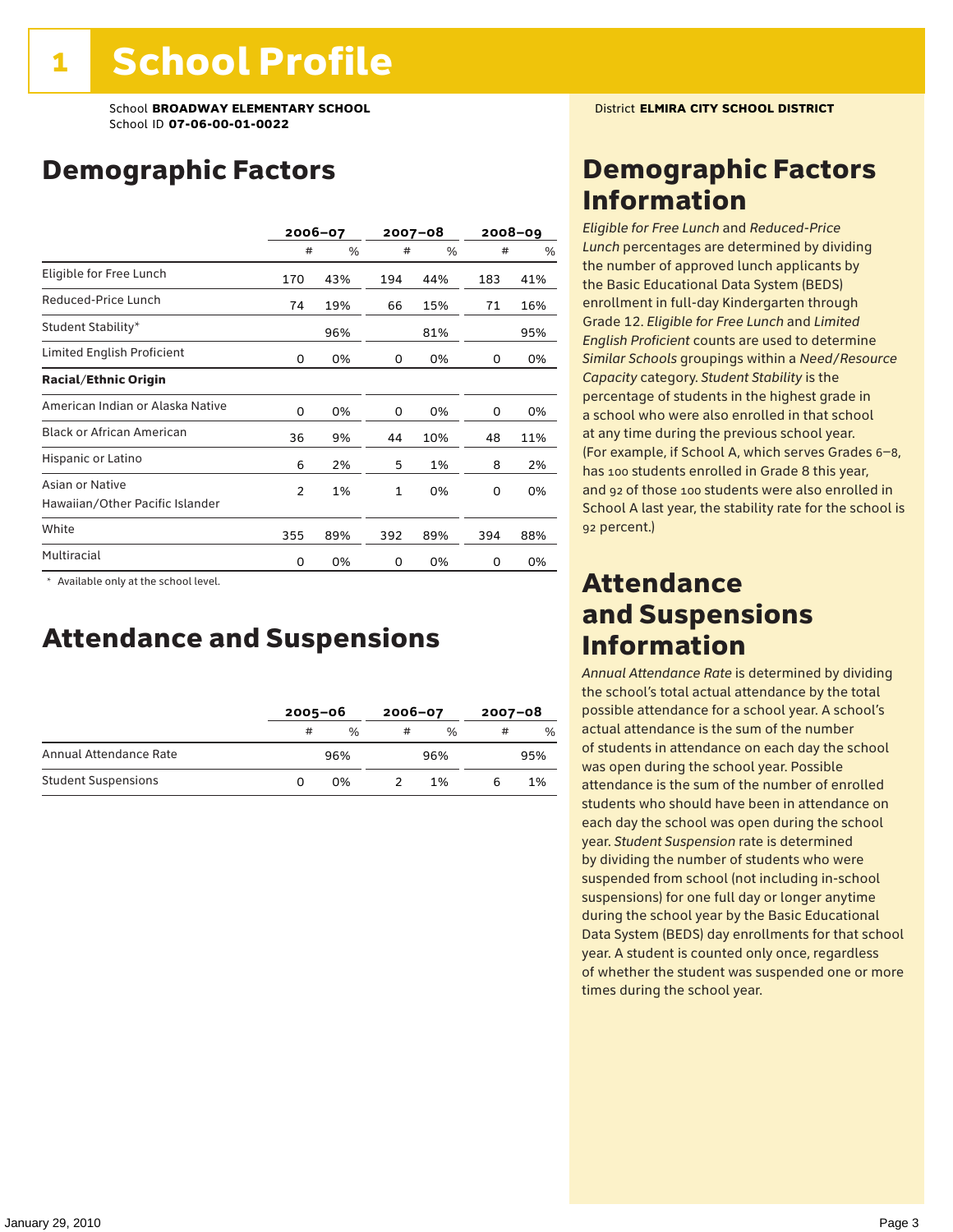# Teacher Qualifications

|                                                                 | $2006 - 07$ | $2007 - 08$ | $2008 - 09$ |
|-----------------------------------------------------------------|-------------|-------------|-------------|
| <b>Total Number of Teachers</b>                                 | 31          | 31          | 32          |
| Percent with No Valid<br><b>Teaching Certificate</b>            | 3%          | 0%          | 0%          |
| Percent Teaching Out<br>of Certification                        | 3%          | 0%          | 0%          |
| Percent with Fewer Than<br>Three Years of Experience            | 6%          | 3%          | 22%         |
| Percentage with Master's Degree<br>Plus 30 Hours or Doctorate   | 48%         | 45%         | 31%         |
| <b>Total Number of Core Classes</b>                             | 43          | 40          | 64          |
| Percent Not Taught by<br><b>Highly Qualified Teachers</b>       | 5%          | 0%          | 0%          |
| <b>Total Number of Classes</b>                                  | 61          | 57          | 84          |
| Percent Taught by Teachers Without<br>Appropriate Certification | 2%          | 0%          | 0%          |

### Teacher Turnover Rate

|                                                                       | 2005-06 | 2006-07 | 2007-08 |
|-----------------------------------------------------------------------|---------|---------|---------|
| Turnover Rate of Teachers with Fewer<br>than Five Years of Experience | በ%      | በ%      | በ%      |
| Turnover Rate of All Teachers                                         | 6%      | 13%     | 29%     |

# Staff Counts

|                                       | $2006 - 07$ | $2007 - 08$ | $2008 - 09$ |
|---------------------------------------|-------------|-------------|-------------|
| <b>Total Other Professional Staff</b> |             |             |             |
| Total Paraprofessionals*              | N/A         | N/A         | N/A         |
| <b>Assistant Principals</b>           |             |             |             |
| Principals                            |             |             |             |

\* Not available at the school level.

# Teacher Qualifications Information

The *Percent Teaching Out of Certification* is the percent doing so more than on an incidental basis; that is, the percent teaching for more than five periods per week outside certification.

*Core Classes* are primarily K-6 common branch, English, mathematics, science, social studies, art, music, and foreign languages. To be *Highly Qualified*, a teacher must have at least a Bachelor's degree, be certified to teach in the subject area, and show subject matter competency.

### Teacher Turnover Rate Information

*Teacher Turnover Rate* for a specified school year is the number of teachers in that school year who were not teaching in the following school year divided by the number of teachers in the specified school year, expressed as a percentage.

### Staff Counts Information

*Other Professionals* includes administrators, guidance counselors, school nurses, psychologists, and other professionals who devote more than half of their time to non-teaching duties. Teachers who are shared between buildings within a district are reported on the district report only.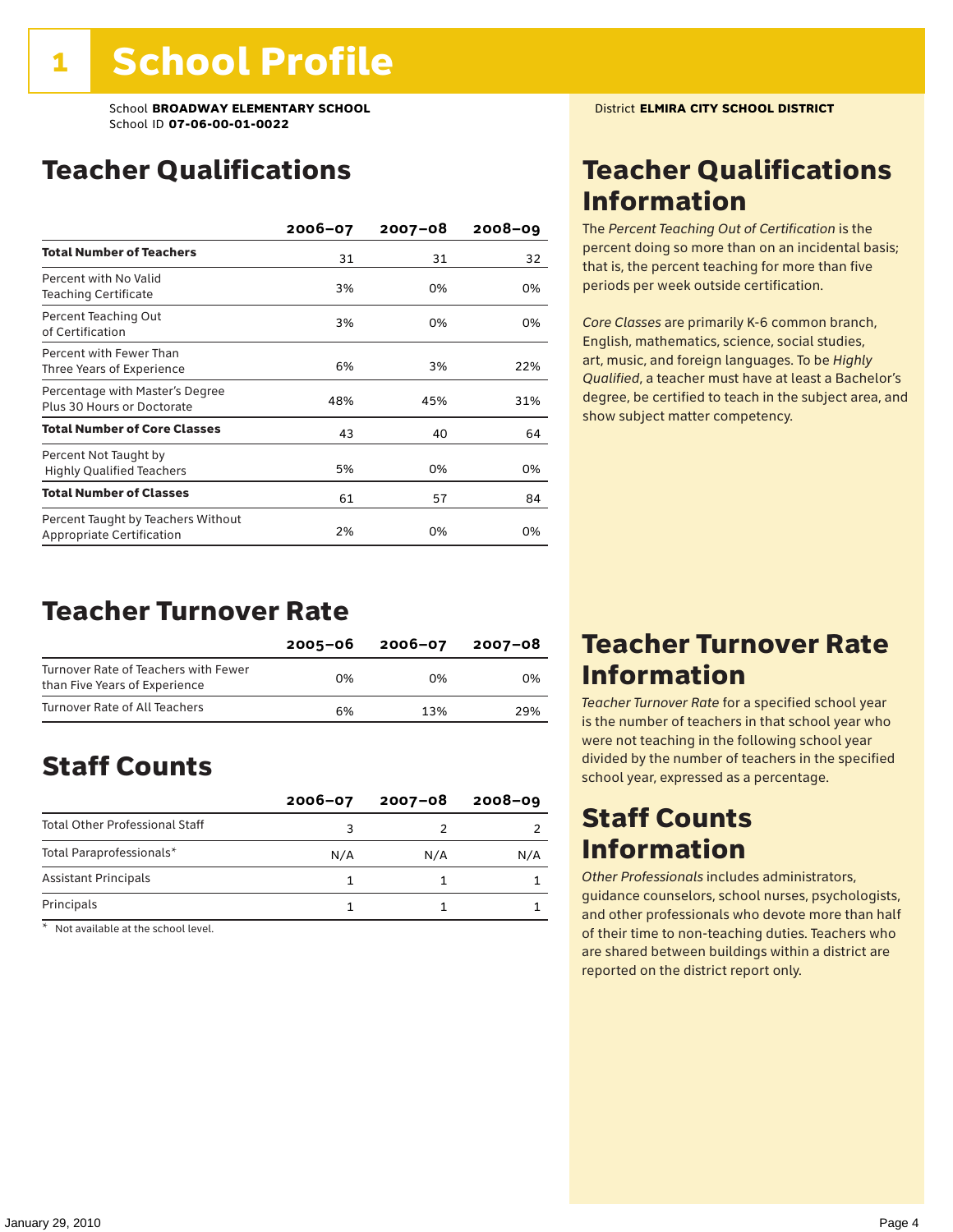### Understanding How Accountability Works in New York State

The federal No Child Left Behind (NCLB) Act requires that states develop and report on measures of student proficiency in 1) English language arts (ELA), in 2) mathematics, and on 3) a third indicator. In New York State in 2008–09, the third indicator is science at the elementary/middle level and graduation rate at the secondary level. Schools or districts that meet predefined goals on these measures are making Adequate Yearly Progress (AYP).



For more information about accountability in New York State, visit: http://www.emsc.nysed.gov/irts/accountability/

### 1 English Language Arts (ELA)

To make AYP in ELA, every accountability group must make AYP. For a group to make AYP, it must meet the participation *and* the performance criteria.

#### A Participation Criterion

At the elementary/middle level, 95 percent of Grades 3–8 students enrolled during the test administration period in each group with 40 or more students must be tested on the New York State Testing Program (NYSTP) in ELA or, if appropriate, the New York State English as a Second Language Achievement Test (NYSESLAT), or the New York State Alternate Assessment (NYSAA) in ELA. At the secondary level, 95 percent of seniors in 2008–09 in each accountability group with 40 or more students must have taken an English examination that meets the students' graduation requirement.

#### B Performance Criterion

At the elementary/middle level, the Performance Index (PI) of each group with 30 or more continuously enrolled tested students must equal or exceed its Effective Annual Measurable Objective (AMO) or the group must make Safe Harbor. (NYSESLAT is used only for participation.) At the secondary level, the PI of each group in the 2005 cohort with 30 or more members must equal or exceed its Effective AMO or the group must make Safe Harbor. To make Safe Harbor, the PI of the group must equal or exceed its Safe Harbor Target and the group must qualify for Safe Harbor using the third indicator, science or graduation rate.

### 2 Mathematics

The same criteria for making AYP in ELA apply to mathematics. At the elementary/middle level, the measures used to determine AYP are the NYSTP and the NYSAA in mathematics. At the secondary level, the measures are mathematics examinations that meet the students' graduation requirement.

### 3 Third Indicator

In addition to English language arts and mathematics, the school must also make AYP in a third area of achievement. This means meeting the criteria in science at the elementary/middle level and the criteria in graduation rate at the secondary level.

Elementary/Middle-Level Science: To make AYP, the All Students group must meet the participation criterion *and* the performance criterion.

#### A Participation Criterion

Eighty percent of students in Grades 4 and/or 8 enrolled during the test administration period in the All Students group, if it has 40 or more students, must be tested on an accountability measure. In Grade 4, the measures are the Grade 4 elementary-level science test and the Grade 4 NYSAA in science. In Grade 8 science, the measures are the Grade 8 middle-level science test, Regents science examinations, and the Grade 8 NYSAA in science.

#### B Performance Criterion

The PI of the All Students group, if it has 30 or more students, must equal or exceed the State Science Standard (100) or the Science Progress Target.

Qualifying for Safe Harbor in Elementary/Middle-Level ELA and Math: To qualify, the group must meet both the participation criterion and the performance criterion in science.

Secondary-Level Graduation Rate: For a school to make AYP in graduation rate, the percent of students in the 2004 graduation-rate total cohort in the All Students group earning a local or Regents diploma by August 31, 2008 must equal or exceed the Graduation-Rate Standard (55%) or the Graduation-Rate Progress Target.

Qualifying for Safe Harbor in Secondary-Level ELA and Math: To qualify, the percent of the 2004 graduation-rate total cohort earning a local or Regents diploma by August 31, 2008 must equal or exceed the Graduation-Rate Standard (55%) or the Graduation-Rate Progress Target for that group.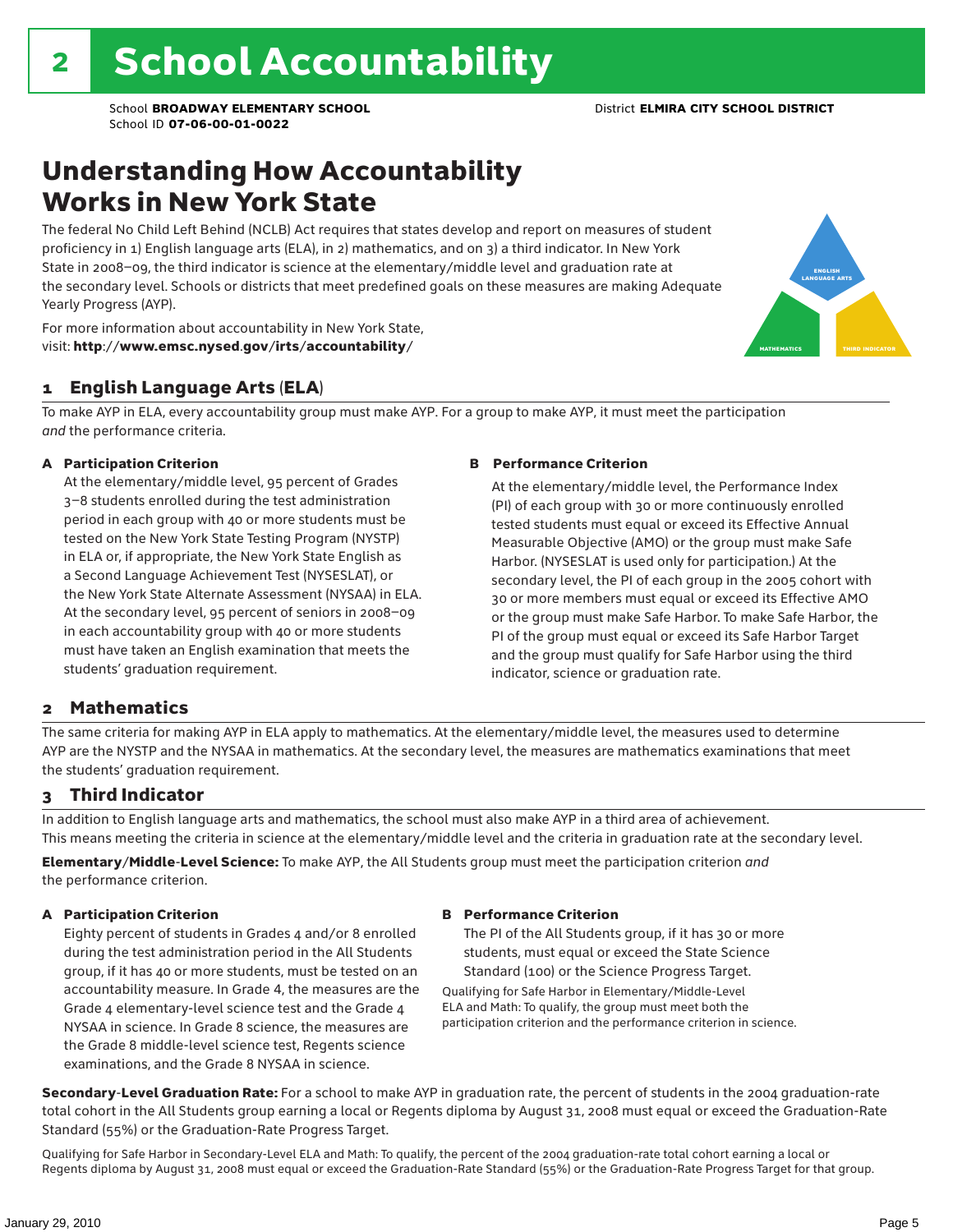# Useful Terms for Understanding Accountability

#### Accountability Cohort for English and Mathematics

The 2005 school accountability cohort consists of all students who first entered Grade 9 anywhere in the 2005–06 school year, and all ungraded students with disabilities who reached their seventeenth birthday in the 2005–06 school year, who were enrolled on October 1, 2008 and did not transfer to a diploma granting program. Students who earned a high school equivalency diploma or were enrolled in an approved high school equivalency preparation program on June 30, 2009, are not included in the 2005 school accountability cohort. The 2005 district accountability cohort consists of all students in each school accountability cohort plus students who transferred within the district after BEDS day plus students who were placed outside the district by the Committee on Special Education or district administrators and who met the other requirements for cohort membership. Cohort is defined in Section 100.2 (p) (16) of the Commissioner's Regulations.

#### Adequate Yearly Progress (AYP)

Adequate Yearly Progress (AYP) indicates satisfactory progress by a district or a school toward the goal of proficiency for all students.

#### Annual Measurable Objective (AMO)

The Annual Measurable Objective (AMO) is the Performance Index (PI) value that signifies that an accountability group is making satisfactory progress toward the goal that 100 percent of students will be proficient in the State's learning standards for English language arts and mathematics by 2013–14. The AMOs for each grade level will be increased as specified in CR100.2(p)(14) and will reach 200 in 2013–14. (See Effective AMO for further information.)

### Continuously Enrolled Students

At the elementary/middle level, continuously enrolled students are those enrolled in the school or district on BEDS day (usually the first Wednesday in October) of the school year until the test administration period. At the secondary level, all students who meet the criteria for inclusion in the accountability cohort are considered to be continuously enrolled.

### Effective Annual Measurable Objective (Effective AMO)

The Effective Annual Measurable Objective (Effective AMO) is the Performance Index (PI) value that each accountability group within a school or district is expected to achieve to make Adequate Yearly Progress (AYP). The Effective AMO is the lowest PI that an accountability group of a given size can achieve in a subject for the group's PI not to be considered significantly different from the AMO for that subject. If an accountability group's PI equals or exceeds the Effective AMO, it is considered to have made AYP. A more complete definition of Effective AMO and a table showing the PI values that each group size must equal or exceed to make AYP are available at www.emsc.nysed.gov/irts.

#### Graduation-Rate Total Cohort

This term is defined on the graduation-rate accountability page.

#### Performance Index (PI)

A Performance Index is a value from 0 to 200 that is assigned to an accountability group, indicating how that group performed on a required State test (or approved alternative) in English language arts, mathematics, or science. Student scores on the tests are converted to four performance levels, from Level 1 to Level 4. (See performance level definitions on the Overview Summary page.) At the elementary/middle level, the PI is calculated using the following equation:

100 × [(Count of Continuously Enrolled Tested Students Performing at Levels 2, 3, and 4 + the Count at Levels 3 and 4) ÷ Count of All Continuously Enrolled Tested Students]

At the secondary level, the PI is calculated using the following equation:

100 × [(Count of Cohort Members Performing at

Levels 2, 3, and 4 + the Count at Levels 3 and 4)  $\div$  Count of All Cohort Members]

A list of tests used to measure student performance for accountability is available at www.emsc.nysed.gov/irts.

#### Progress Target

For accountability groups below the State Standard in science or graduation rate, the Progress Target is an alternate method for making Adequate Yearly Progress (AYP) or qualifying for Safe Harbor in English language arts and mathematics based on improvement over the previous year's performance.

#### Safe Harbor

Safe Harbor provides an alternate means to demonstrate Adequate Yearly Progress (AYP) for accountability groups that do not achieve their Effective Annual Measurable Objectives (AMOs) in English or mathematics.

#### Safe Harbor Targets

The 2008–09 safe harbor targets were calculated using the following equation:

2007–08 PI + (200 – the 2007–08 PI) × 0.10

#### Science Progress Target

The elementary/middle-level 2008–09 Science Progress Target is calculated by adding one point to the 2007–08 PI. The 2009–10 Science Progress Target is calculated by adding one point to the 2008–09 PI. The 2008–09 target is provided for groups whose PI was below the State Science Standard in 2008–09.

#### Science Standard

The criterion value that represents a minimally satisfactory performance in science. In 2008–09, the State Science Standard at the elementary/middle level is a Performance Index (PI) of 100. The Commissioner may raise the State Science Standard at his discretion in future years.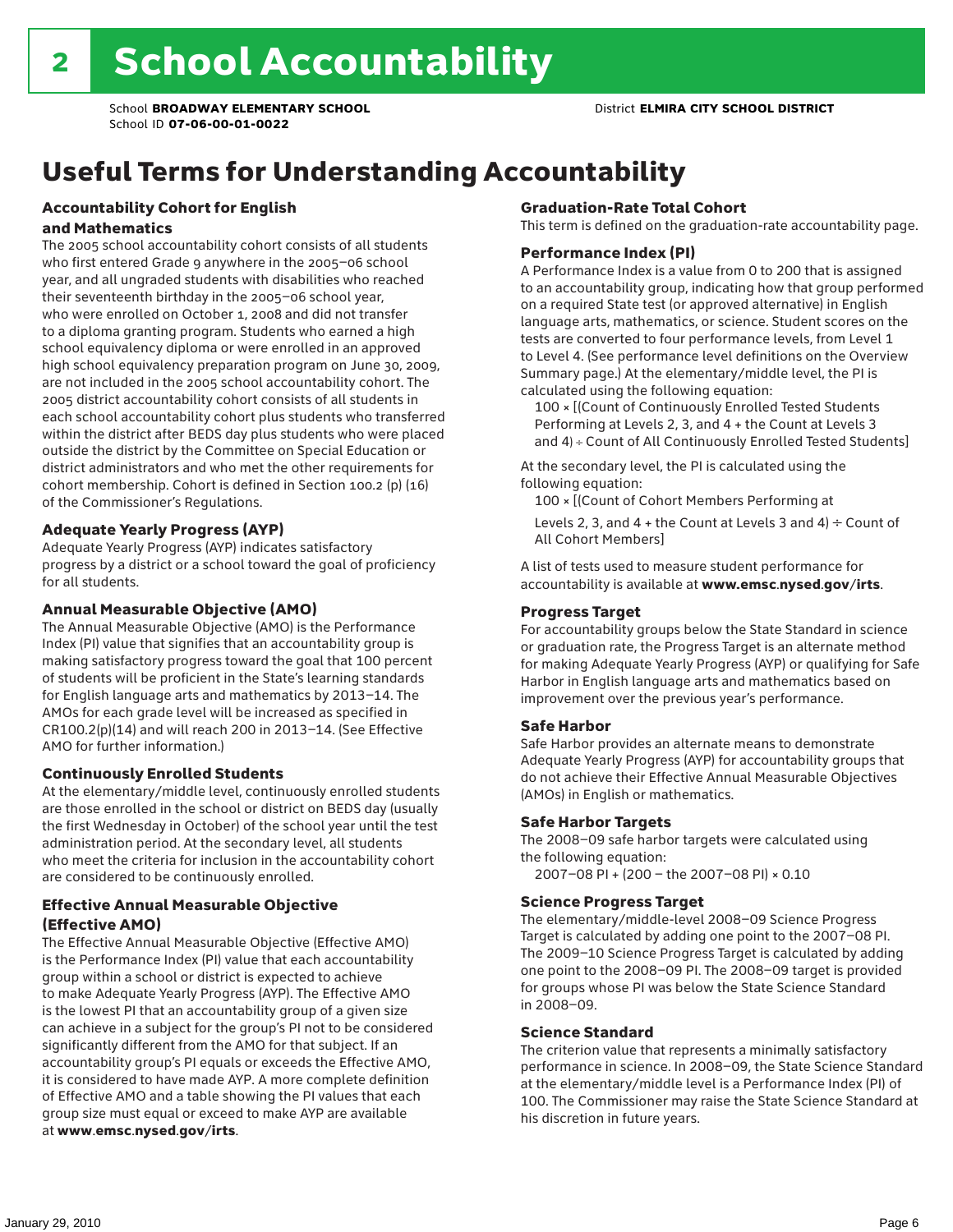# Understanding Your School Accountability Status

New York State has been approved by the United States Department of Education to participate in a differentiated accountability pilot program. Under this program, each public school in the state is assigned an accountability status "phase" (good standing, improvement, corrective action, or restructuring) based on its history of making Adequate Yearly Progress (AYP) and its AYP status in 2008–09. If the school is identified for improvement, corrective action, or restructuring under this program, the school is also assigned to an accountability "category" (basic, focused, or comprehensive) based on the student groups whose failure to make AYP caused the school to be identified or the "measures" for which it was identified.

Accountability measures for schools at the elementary/middle level are English language arts (ELA), mathematics, and science; at the secondary level, they are ELA, mathematics, and graduation rate. A school may be in a different accountability status phase for each measure. The school's overall status is its most advanced New York State accountability phase and its highest category within that phase.

For more information on this program and for this school's 2009–10 accountability status, see http://www.emsc.nysed.gov/irts/accountability/designations/.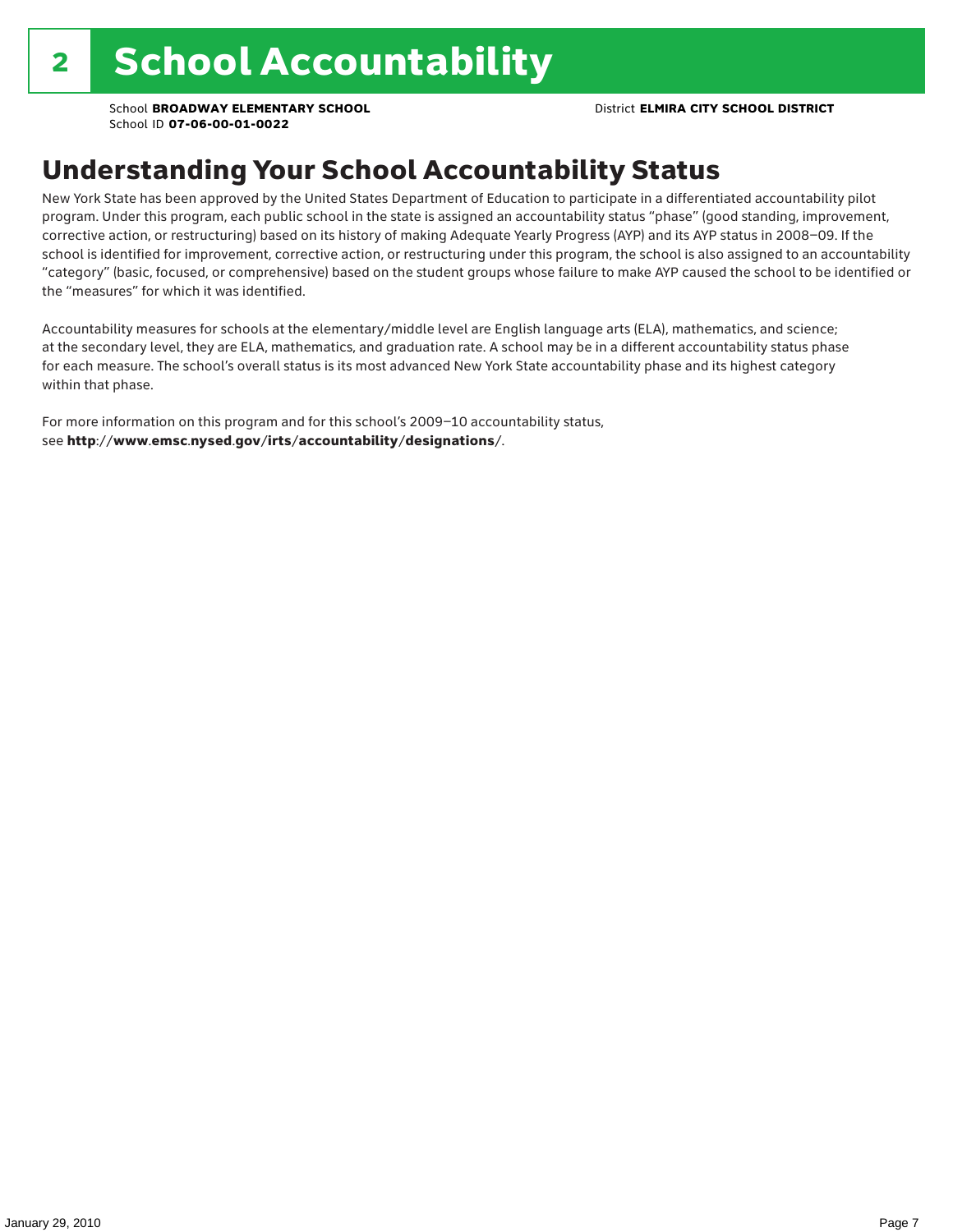# 2 School Accountability

School **BROADWAY ELEMENTARY SCHOOL** District **ELMIRA CITY SCHOOL DISTRICT** School ID **07-06-00-01-0022**

### Summary

| <b>Overall Accountability</b> |                                                                  |
|-------------------------------|------------------------------------------------------------------|
| Status $(2009 - 10)$          | For this school's 2009-10 accountability status,                 |
|                               | see http://www.emsc.nysed.gov/irts/accountability/designations/. |

| <b>Title I Part A Funding</b> | <b>Years the School Received Title I Part A Funding</b> |             |         |  |  |  |
|-------------------------------|---------------------------------------------------------|-------------|---------|--|--|--|
|                               | 2007-08                                                 | $2008 - 09$ | 2009-10 |  |  |  |
|                               | <b>YES</b>                                              | YES         | YES     |  |  |  |

### On which accountability measures did this school make Adequate Yearly Progress (AYP) and which groups made AYP on each measure?

|                                                     | <b>Elementary/Middle Level</b> |               |               |               | <b>Secondary Level</b> |                        |  |  |  |
|-----------------------------------------------------|--------------------------------|---------------|---------------|---------------|------------------------|------------------------|--|--|--|
|                                                     | English                        |               |               | English       |                        |                        |  |  |  |
| <b>Student Groups</b>                               | Language Arts                  | Mathematics   | Science       | Language Arts | Mathematics            | <b>Graduation Rate</b> |  |  |  |
| <b>All Students</b>                                 | V                              |               | V             |               |                        |                        |  |  |  |
| <b>Ethnicity</b>                                    |                                |               |               |               |                        |                        |  |  |  |
| American Indian or Alaska Native                    |                                |               |               |               |                        |                        |  |  |  |
| <b>Black or African American</b>                    |                                |               |               |               |                        |                        |  |  |  |
| Hispanic or Latino                                  |                                |               |               |               |                        |                        |  |  |  |
| Asian or Native Hawaiian/Other Pacific<br>Islander  |                                |               |               |               |                        |                        |  |  |  |
| White                                               |                                | v             |               |               |                        |                        |  |  |  |
| Multiracial                                         |                                |               |               |               |                        |                        |  |  |  |
| <b>Other Groups</b>                                 |                                |               |               |               |                        |                        |  |  |  |
| <b>Students with Disabilities</b>                   |                                |               |               |               |                        |                        |  |  |  |
| Limited English Proficient                          |                                |               |               |               |                        |                        |  |  |  |
| <b>Economically Disadvantaged</b>                   | V                              | v             |               |               |                        |                        |  |  |  |
| <b>Student groups making</b><br>AYP in each subject | $\vee$ 3 of 3                  | $\vee$ 3 of 3 | $\vee$ 1 of 1 |               |                        |                        |  |  |  |

#### AYP Status

 $\blacktriangleright$  Made AYP

✔SH Made AYP Using Safe Harbor Target

X Did Not Make AYP

— Insufficient Number of Students to Determine AYP Status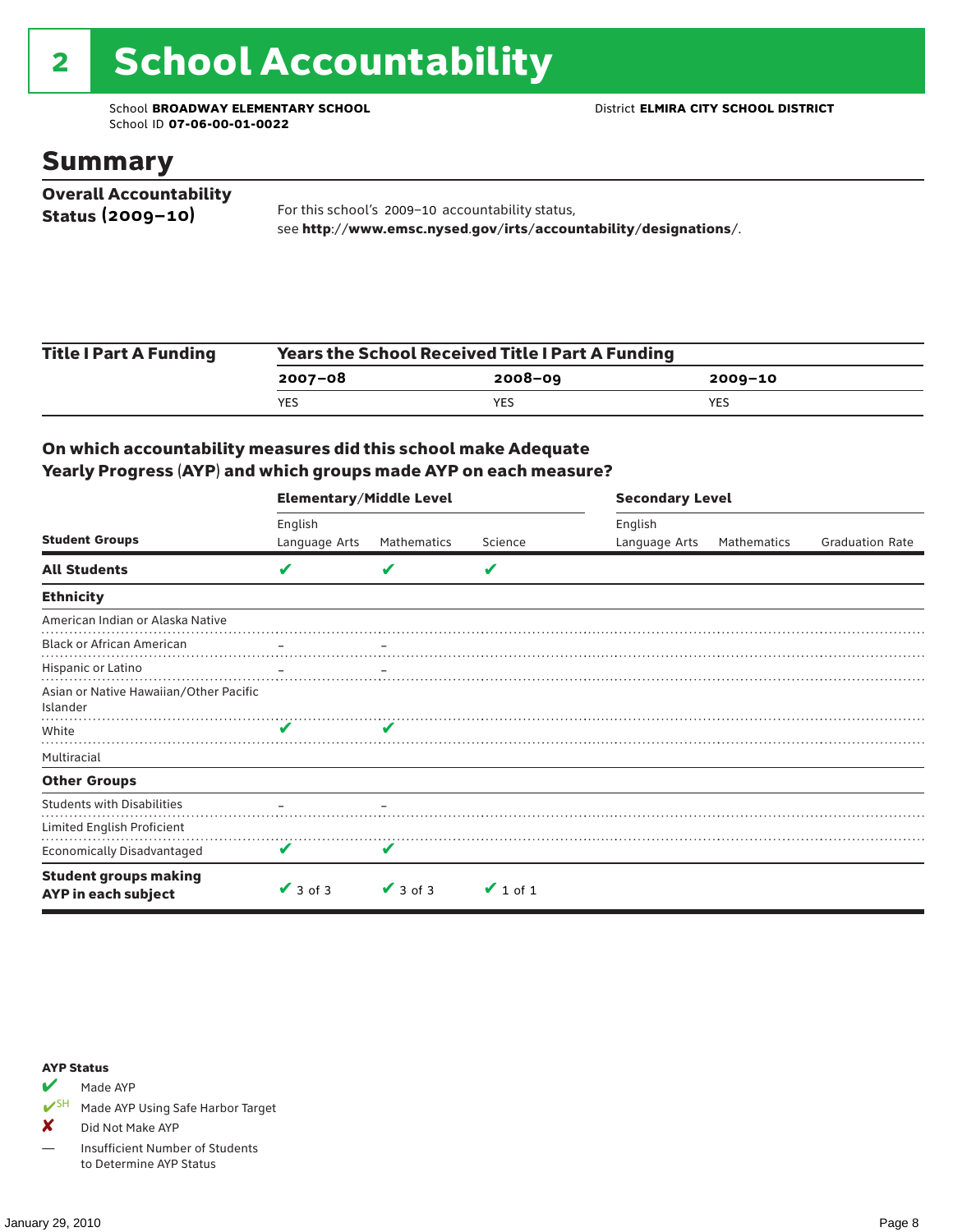# **Elementary/Middle-Level English Language Arts**

| <b>Accountability Status</b><br>for This Subject |        | For this school's 2009-10 accountability status,<br>see http://www.emsc.nysed.gov/irts/accountability/designations/. |
|--------------------------------------------------|--------|----------------------------------------------------------------------------------------------------------------------|
| $(2009 - 10)$                                    |        |                                                                                                                      |
| <b>Accountability Measures</b>                   | 3 of 3 | Student groups making AYP in English language arts                                                                   |
|                                                  |        | Made AYP                                                                                                             |

### How did students in each accountability group perform on **elementary/middle-level English language arts accountability measures?**

| <b>AYP</b>    |           |               |                            |             | <b>Performance Objectives</b> |                    |             |
|---------------|-----------|---------------|----------------------------|-------------|-------------------------------|--------------------|-------------|
|               | Met       | Percentage    | Met                        | Performance | Effective<br>AMO              | Safe Harbor Target |             |
| <b>Status</b> | Criterion | <b>Tested</b> | Criterion                  | Index       |                               | $2008 - 09$        | $2009 - 10$ |
| V             | V         | 100%          | V                          | 170         | 136                           |                    |             |
|               |           |               |                            |             |                               |                    |             |
|               |           |               |                            |             |                               |                    |             |
|               |           |               |                            |             |                               |                    |             |
|               |           |               |                            |             |                               |                    |             |
|               |           |               |                            |             |                               |                    |             |
| ✔             | V         | 100%          | V                          | 172         | 136                           |                    |             |
|               |           |               |                            |             |                               |                    |             |
|               |           |               |                            |             |                               |                    |             |
|               |           |               |                            |             |                               |                    |             |
|               |           |               |                            |             |                               |                    |             |
|               |           |               |                            |             |                               |                    |             |
|               |           |               |                            |             |                               |                    |             |
| V             | V         | 100%          | V                          | 165         | 135                           |                    |             |
| $\vee$ 3 of 3 |           |               |                            |             |                               |                    |             |
|               |           |               | Participation <sup>2</sup> | . <b>.</b>  | Test Performance <sup>3</sup> |                    |             |

#### **NOTES**

- <sup>1</sup> These data show the count of students enrolled during the test administration period (used for Participation) followed by the count of continuously enrolled tested students (used for Performance). For accountability calculations,
- students who were excused from testing for medical reasons are not included in the enrollment count. <sup>2</sup> Groups with fewer than 40 students enrolled during the test administration period are not required to meet the participation criterion. If the participation rate of a group fell below 95 percent in 2008–09, the enrollment shown is the sum of 2007–08 and 2008–09 enrollments and the percent tested is the weighted average
- of the participation rates over those two years.<br><sup>3</sup> For schools with fewer than 30 continuously enrolled tested students in the All Students group in 2008–09, data for 2007–08 and 2008–09 were combined to determine counts and PIs. For schools with 30 or more continuously enrolled students in the All Students group in 2008–09, student groups with fewer than 30
- continuously enrolled tested students are not required to meet the performance criterion. <sup>4</sup> If the school failed to make AYP solely because of the performance of students with disabilities, met the 95% participation requirement for this group, and would meet or exceed the AMO for this subject if 34 points were added to the PI, then the school is considered to have made AYP for students with disabilities.
- $5$  If the count of LEP students is equal to or greater than 30, former LEP students are also included in the performance calculations.
- ‡ This student group did not make AYP in science; therefore, it did not qualify for Safe Harbor.

AYP Status  $M$  Made AYP

X Did Not Make AYP

Made AYP Using Safe Harbor Target

Insufficient Number of Students to Determine AYP Status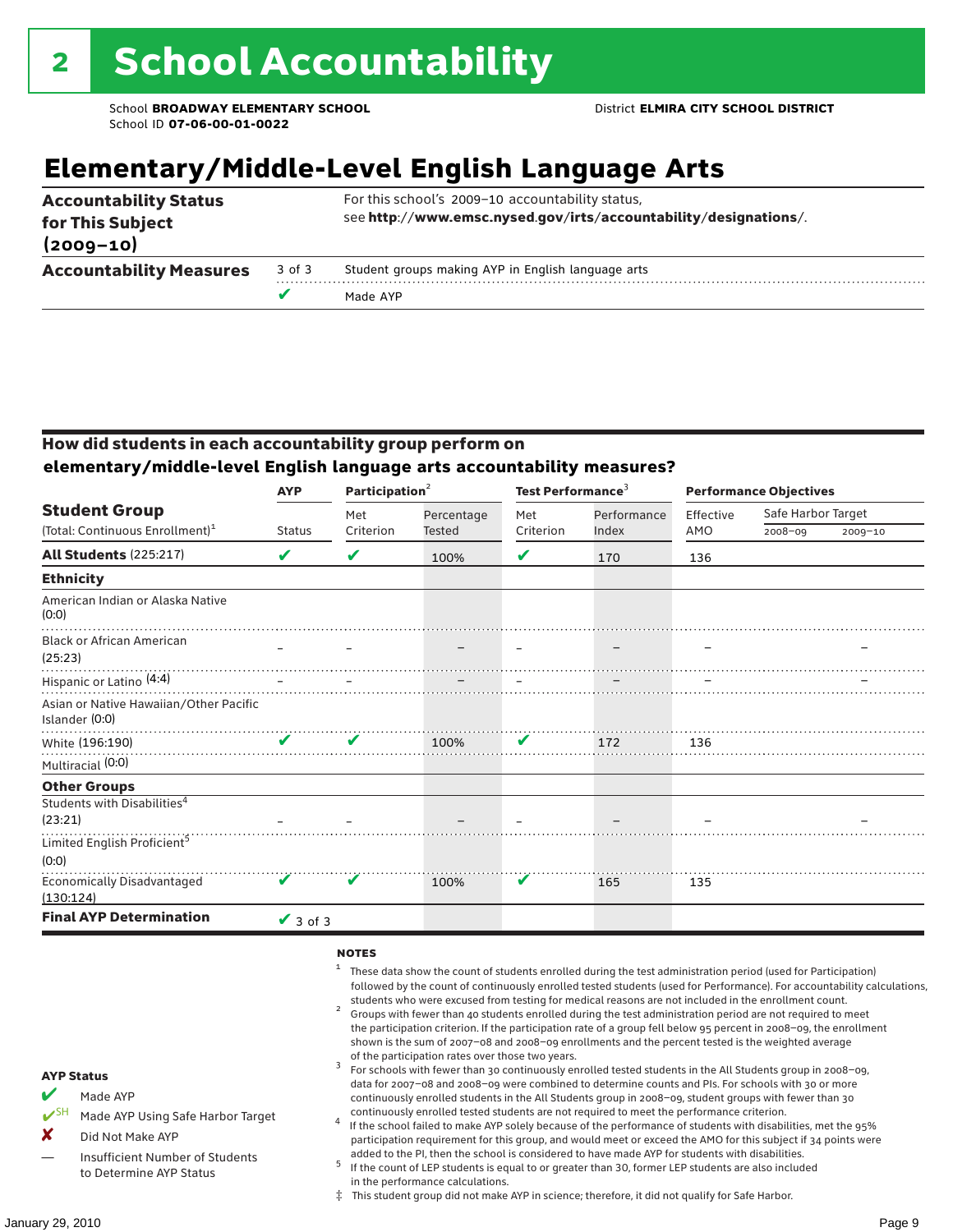# **Elementary/Middle-Level Mathematics**

| <b>Accountability Measures</b>    | 3 of 3<br>v | Student groups making AYP in mathematics<br>Made AYP             |
|-----------------------------------|-------------|------------------------------------------------------------------|
| for This Subject<br>$(2009 - 10)$ |             | see http://www.emsc.nysed.gov/irts/accountability/designations/. |
| <b>Accountability Status</b>      |             | For this school's 2009-10 accountability status,                 |

### How did students in each accountability group perform on **elementary/middle-level mathematics accountability measures?**

|                                                          | <b>AYP</b>                 | Participation <sup>2</sup> |            | Test Performance <sup>3</sup> |             | <b>Performance Objectives</b> |                    |             |  |
|----------------------------------------------------------|----------------------------|----------------------------|------------|-------------------------------|-------------|-------------------------------|--------------------|-------------|--|
| <b>Student Group</b>                                     |                            | Met                        | Percentage | Met                           | Performance | Effective                     | Safe Harbor Target |             |  |
| (Total: Continuous Enrollment) <sup>1</sup>              | <b>Status</b>              | Criterion                  | Tested     | Criterion                     | Index       | AMO                           | 2008-09            | $2009 - 10$ |  |
| <b>All Students (227:216)</b>                            | ✔                          | V                          | 100%       | V                             | 184         | 111                           |                    |             |  |
| <b>Ethnicity</b>                                         |                            |                            |            |                               |             |                               |                    |             |  |
| American Indian or Alaska Native<br>(0:0)                |                            |                            |            |                               |             |                               |                    |             |  |
| <b>Black or African American</b><br>(25:23)              |                            |                            |            |                               |             |                               |                    |             |  |
| Hispanic or Latino <sup>(4:4)</sup>                      |                            |                            |            |                               |             |                               |                    |             |  |
| Asian or Native Hawaiian/Other Pacific<br>Islander (0:0) |                            |                            |            |                               |             |                               |                    |             |  |
| White (198:189)                                          | $\boldsymbol{\mathcal{U}}$ | $\boldsymbol{\nu}$         | 99%        | V                             | 185         | 111                           |                    |             |  |
| Multiracial (0:0)                                        |                            |                            |            |                               |             |                               |                    |             |  |
| <b>Other Groups</b>                                      |                            |                            |            |                               |             |                               |                    |             |  |
| Students with Disabilities <sup>4</sup><br>(23:21)       |                            |                            |            |                               |             |                               |                    |             |  |
| Limited English Proficient <sup>5</sup><br>(0:0)         |                            |                            |            |                               |             |                               |                    |             |  |
| <b>Economically Disadvantaged</b><br>(132:123)           | V                          | V                          | 99%        | V                             | 180         | 110                           |                    |             |  |
| <b>Final AYP Determination</b>                           | $\sqrt{3}$ of 3            |                            |            |                               |             |                               |                    |             |  |

#### **NOTES**

- <sup>1</sup> These data show the count of students enrolled during the test administration period (used for Participation) followed by the count of continuously enrolled tested students (used for Performance). For accountability calculations,
- students who were excused from testing for medical reasons are not included in the enrollment count.<br><sup>2</sup> Groups with fewer than 40 students enrolled during the test administration period are not required to meet the participation criterion. If the participation rate of a group fell below 95 percent in 2008–09, the enrollment shown is the sum of 2007–08 and 2008–09 enrollments and the percent tested is the weighted average
- of the participation rates over those two years.<br><sup>3</sup> For schools with fewer than 30 continuously enrolled tested students in the All Students group in 2008–09, data for 2007–08 and 2008–09 were combined to determine counts and PIs. For schools with 30 or more continuously enrolled students in the All Students group in 2008–09, student groups with fewer than 30
- continuously enrolled tested students are not required to meet the performance criterion. <sup>4</sup> If the school failed to make AYP solely because of the performance of students with disabilities, met the 95% participation requirement for this group, and would meet or exceed the AMO for this subject if 34 points were added to the PI, then the school is considered to have made AYP for students with disabilities.
- $5$  If the count of LEP students is equal to or greater than 30, former LEP students are also included in the performance calculations.
- ‡ This student group did not make AYP in science; therefore, it did not qualify for Safe Harbor.

AYP Status Made AYP

X Did Not Make AYP

Made AYP Using Safe Harbor Target

Insufficient Number of Students to Determine AYP Status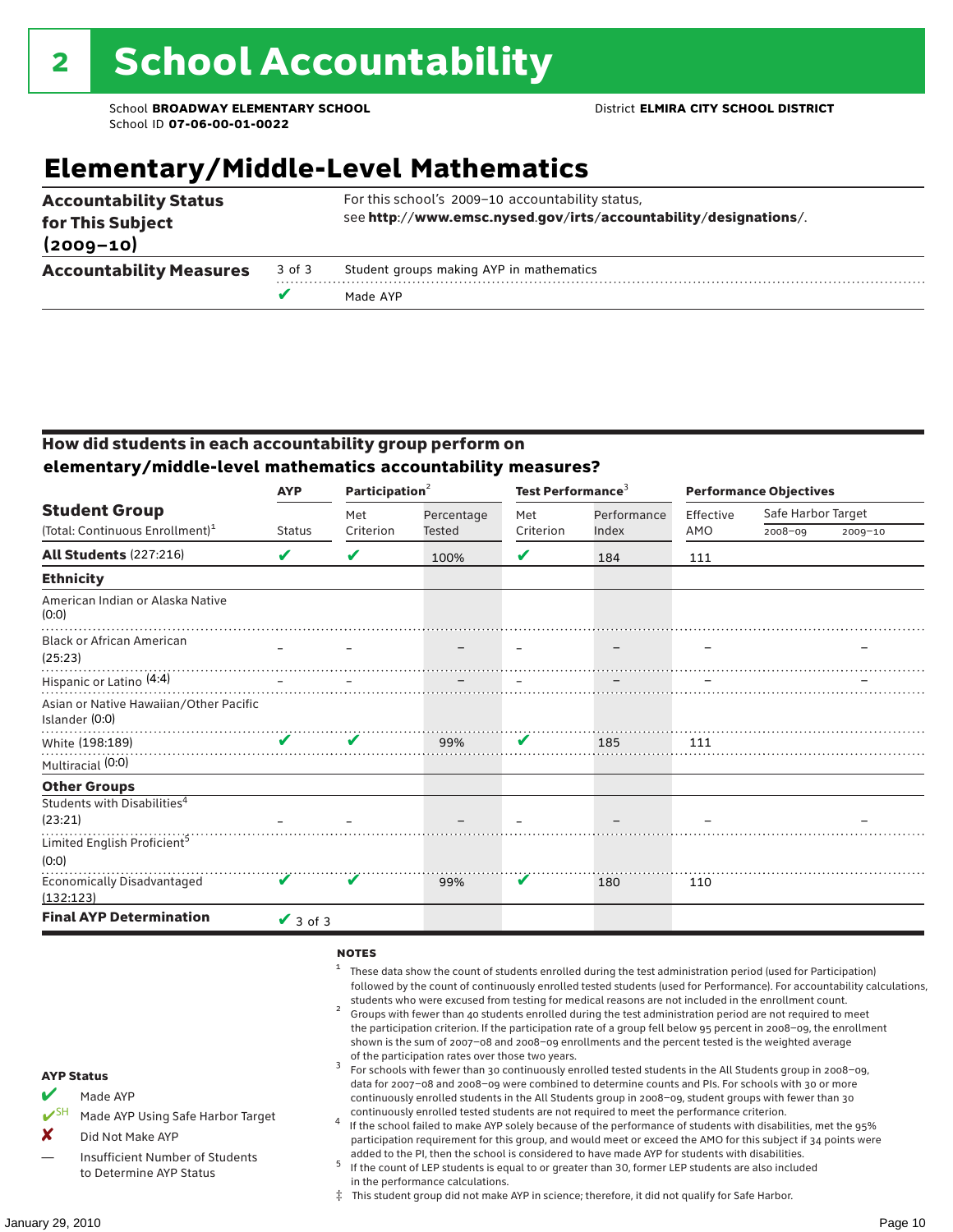# Elementary/Middle-Level Science

|                                                  |        | Made AYP                                                                                                             |
|--------------------------------------------------|--------|----------------------------------------------------------------------------------------------------------------------|
| <b>Accountability Measures</b>                   | 1 of 1 | Student groups making AYP in science                                                                                 |
| $(2009 - 10)$                                    |        |                                                                                                                      |
| <b>Accountability Status</b><br>for This Subject |        | For this school's 2009-10 accountability status,<br>see http://www.emsc.nysed.gov/irts/accountability/designations/. |
|                                                  |        |                                                                                                                      |

### How did students in each accountability group perform on elementary/middle-level science accountability measures?

|                                                                                                                                                                                   | <b>AYP</b>    |                                                        | Participation <sup>2</sup>                                                    |                                                            | Test Performance <sup>3</sup> |                                                                                                                                                                                                                                                                                                                                                                                                                                                                                                                                                                                                                                                                              | <b>Performance Objectives</b> |                                                                                                                                                                                                                                                                                                                                                                 |  |
|-----------------------------------------------------------------------------------------------------------------------------------------------------------------------------------|---------------|--------------------------------------------------------|-------------------------------------------------------------------------------|------------------------------------------------------------|-------------------------------|------------------------------------------------------------------------------------------------------------------------------------------------------------------------------------------------------------------------------------------------------------------------------------------------------------------------------------------------------------------------------------------------------------------------------------------------------------------------------------------------------------------------------------------------------------------------------------------------------------------------------------------------------------------------------|-------------------------------|-----------------------------------------------------------------------------------------------------------------------------------------------------------------------------------------------------------------------------------------------------------------------------------------------------------------------------------------------------------------|--|
| <b>Student Group</b><br>(Total: Continuous Enrollment) <sup>1</sup>                                                                                                               |               | Safe Harbor<br>Status Qualification                    | Met<br>Criterion                                                              | Percentage<br>Tested                                       | Met<br>Criterion              | Performance<br>Index                                                                                                                                                                                                                                                                                                                                                                                                                                                                                                                                                                                                                                                         | State<br>Standard             | Progress Target<br>2008-09 2009-10                                                                                                                                                                                                                                                                                                                              |  |
| <b>All Students (75:74)</b>                                                                                                                                                       | V             | <b>Oualified</b>                                       | V                                                                             | 100%                                                       | V                             | 176                                                                                                                                                                                                                                                                                                                                                                                                                                                                                                                                                                                                                                                                          | 100                           |                                                                                                                                                                                                                                                                                                                                                                 |  |
| <b>Ethnicity</b>                                                                                                                                                                  |               |                                                        |                                                                               |                                                            |                               |                                                                                                                                                                                                                                                                                                                                                                                                                                                                                                                                                                                                                                                                              |                               |                                                                                                                                                                                                                                                                                                                                                                 |  |
| American Indian or Alaska Native<br>(0:0)                                                                                                                                         |               |                                                        |                                                                               |                                                            |                               |                                                                                                                                                                                                                                                                                                                                                                                                                                                                                                                                                                                                                                                                              |                               |                                                                                                                                                                                                                                                                                                                                                                 |  |
| <b>Black or African American</b><br>(8:8)                                                                                                                                         |               |                                                        |                                                                               |                                                            |                               |                                                                                                                                                                                                                                                                                                                                                                                                                                                                                                                                                                                                                                                                              |                               |                                                                                                                                                                                                                                                                                                                                                                 |  |
| Hispanic or Latino (1:1)                                                                                                                                                          |               |                                                        |                                                                               |                                                            |                               |                                                                                                                                                                                                                                                                                                                                                                                                                                                                                                                                                                                                                                                                              |                               |                                                                                                                                                                                                                                                                                                                                                                 |  |
| Asian or Native Hawaiian/Other Pacific<br>Islander (0:0)                                                                                                                          |               |                                                        |                                                                               |                                                            |                               |                                                                                                                                                                                                                                                                                                                                                                                                                                                                                                                                                                                                                                                                              |                               |                                                                                                                                                                                                                                                                                                                                                                 |  |
| White (66:65)                                                                                                                                                                     |               | Oualified                                              | V                                                                             | 100%                                                       | V                             | 175                                                                                                                                                                                                                                                                                                                                                                                                                                                                                                                                                                                                                                                                          | 100                           |                                                                                                                                                                                                                                                                                                                                                                 |  |
| Multiracial (0:0)                                                                                                                                                                 |               |                                                        |                                                                               |                                                            |                               |                                                                                                                                                                                                                                                                                                                                                                                                                                                                                                                                                                                                                                                                              |                               |                                                                                                                                                                                                                                                                                                                                                                 |  |
| <b>Other Groups</b>                                                                                                                                                               |               |                                                        |                                                                               |                                                            |                               |                                                                                                                                                                                                                                                                                                                                                                                                                                                                                                                                                                                                                                                                              |                               |                                                                                                                                                                                                                                                                                                                                                                 |  |
| <b>Students with Disabilities</b><br>(6:6)                                                                                                                                        |               |                                                        |                                                                               |                                                            |                               |                                                                                                                                                                                                                                                                                                                                                                                                                                                                                                                                                                                                                                                                              |                               |                                                                                                                                                                                                                                                                                                                                                                 |  |
| Limited English Proficient <sup>4</sup><br>(0:0)                                                                                                                                  |               |                                                        |                                                                               |                                                            |                               |                                                                                                                                                                                                                                                                                                                                                                                                                                                                                                                                                                                                                                                                              |                               |                                                                                                                                                                                                                                                                                                                                                                 |  |
| <b>Economically Disadvantaged</b><br>(40:39)                                                                                                                                      |               | Qualified                                              | V                                                                             | 100%                                                       | V                             | 179                                                                                                                                                                                                                                                                                                                                                                                                                                                                                                                                                                                                                                                                          | 100                           |                                                                                                                                                                                                                                                                                                                                                                 |  |
| <b>Final AYP Determination</b>                                                                                                                                                    | $\vee$ 1 of 1 |                                                        |                                                                               |                                                            |                               |                                                                                                                                                                                                                                                                                                                                                                                                                                                                                                                                                                                                                                                                              |                               |                                                                                                                                                                                                                                                                                                                                                                 |  |
| <b>AYP Status</b><br>V<br>Made AYP<br>$V^{\text{SH}}$<br>Made AYP Using Safe Harbor Target<br>X<br>Did Not Make AYP<br>Insufficient Number of Students<br>to Determine AYP Status |               | <b>NOTES</b><br>1<br>$\overline{\mathbf{c}}$<br>3<br>4 | participation rates over those two years.<br>in the performance calculations. | were combined to determine counts and performance indices. |                               | These data show the count of students enrolled during the test administration period (used for Participation)<br>students who were excused from testing for medical reasons are not included in the enrollment count.<br>Groups with fewer than 40 students enrolled during the test administration period are not required to meet<br>the participation criterion. If the participation rate of a group fell below 80 percent in 2008-09, the enrollment<br>shown is the sum of 2007-08 and 2008-09 enrollments and the percent tested is the weighted average of the<br>If the count of LEP students is equal to or greater than 30, former LEP students are also included |                               | followed by the count of continuously enrolled tested students (used for Performance). For accountability calculations,<br>Groups with fewer than 30 continuously enrolled tested students are not required to meet the performance criterion.<br>For schools with fewer than 30 continuously enrolled tested students in 2008-09, data for 2007-08 and 2008-09 |  |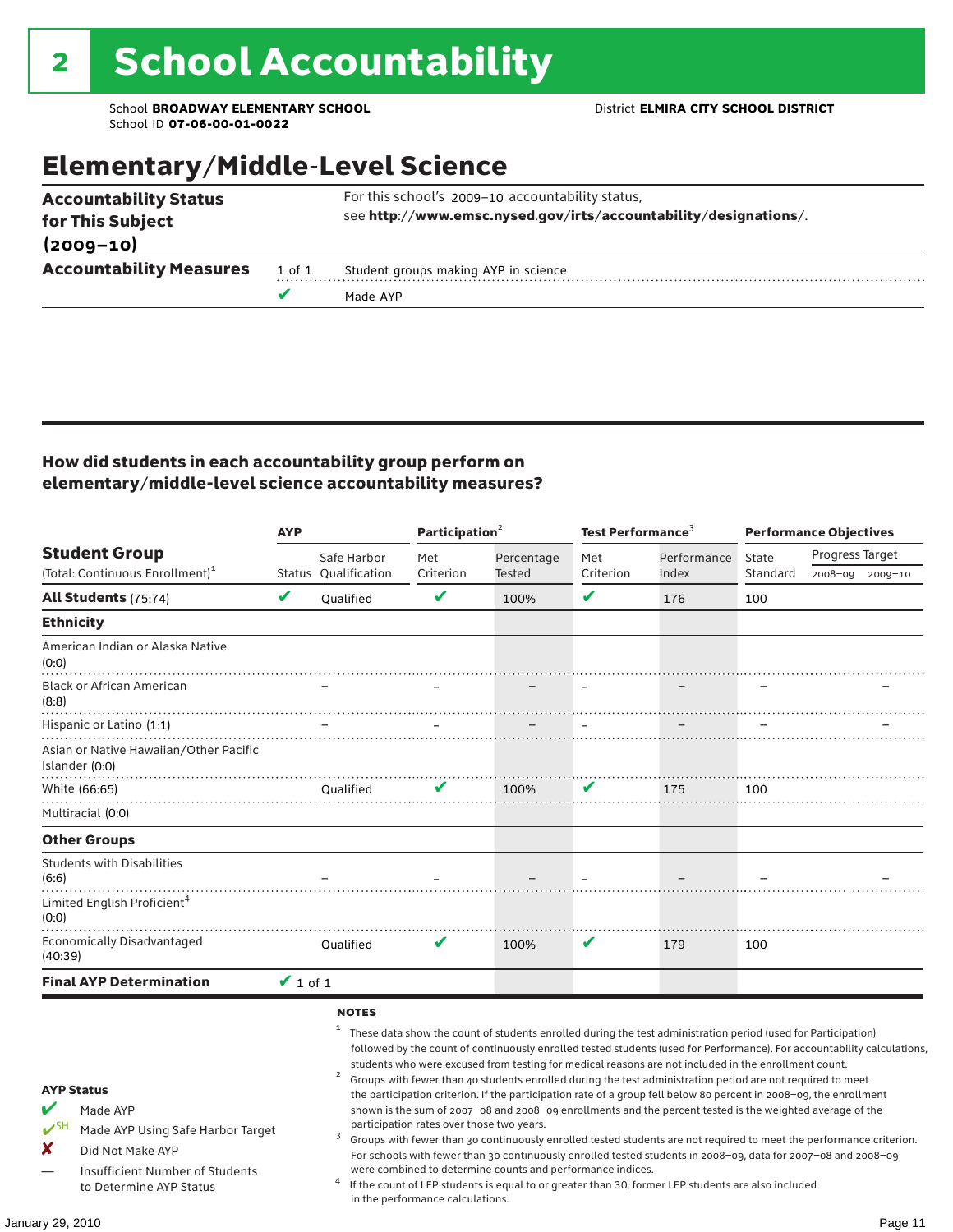### Summary of 2008–09 School Performance

Performance on the State assessments in English language arts, mathematics, and science at the elementary and middle levels is reported in terms of mean scores and the percentage of tested students scoring at or above Level 2, Level 3, and Level 4. Performance on the State assessments in ELA and mathematics at the secondary level is reported in terms of the percentage of students in a cohort scoring at these levels.

|                              |     | Percentage of students that<br>scored at or above Level 3 |      |  |  |  |  |  |
|------------------------------|-----|-----------------------------------------------------------|------|--|--|--|--|--|
| <b>English Language Arts</b> | 0%  | 50%                                                       | 100% |  |  |  |  |  |
| Grade 3                      | 64% |                                                           | 87   |  |  |  |  |  |
| Grade 4                      | 71% |                                                           | 75   |  |  |  |  |  |
| Grade 5                      | 86% |                                                           | 63   |  |  |  |  |  |
| <b>Mathematics</b>           |     |                                                           |      |  |  |  |  |  |
| Grade 3                      | 87% |                                                           | 86   |  |  |  |  |  |
| Grade 4                      | 81% |                                                           | 75   |  |  |  |  |  |
| Grade 5                      | 85% |                                                           | 65   |  |  |  |  |  |
| <b>Science</b>               |     |                                                           |      |  |  |  |  |  |
| Grade 4                      | 80% |                                                           | 75   |  |  |  |  |  |

### About the Performance Level Descriptors

#### Level 1: Not Meeting Learning Standards.

Student performance does not demonstrate an understanding of the content expected in the subject and grade level.

#### Level 2: Partially Meeting Learning Standards.

Student performance demonstrates a partial understanding of the content expected in the subject and grade level.

#### Level 3: Meeting Learning Standards.

Student performance demonstrates an understanding of the content expected in the subject and grade level.

#### Level 4: Meeting Learning Standards with Distinction.

Student performance demonstrates a thorough understanding of the content expected in the subject and grade level.

### How are Need/Resource Capacity (N/RC) categories determined?

Districts are divided into high, average, and low need categories based on their ability to meet the special needs of their students with local resources. Districts in the high need category are subdivided into four categories based on enrollment size and, in some cases, number of students per square mile. More information about the categories can be found in the *Report to the Governor and the Legislature on the Educational Status of the State's Schools* at www.emsc.nysed.gov/irts.

#### What are Similar Schools?

In this section, this school's performance is compared with that of similar schools.

Within each N/RC category, the Department identifies Similar Schools: schools that serve similar students and have similar resources. Each school report card compares the school's performance with that of similar schools. The following factors are considered in grouping schools: a) the grade level served by the school and b) rates of student poverty and limited English proficiency. Student poverty levels are indicated by determining the percentage of children in each school who participate in the free-lunch program. By combining these factors, a measure of student need is created and used to place schools into relatively low (lowest quartile), relatively high (highest quartile), and typical (mid-range) groups.

### This School's Similar Schools Group: **7**

All schools in this group are elementary level schools in urban or suburban school districts with high student needs in relation to district resources.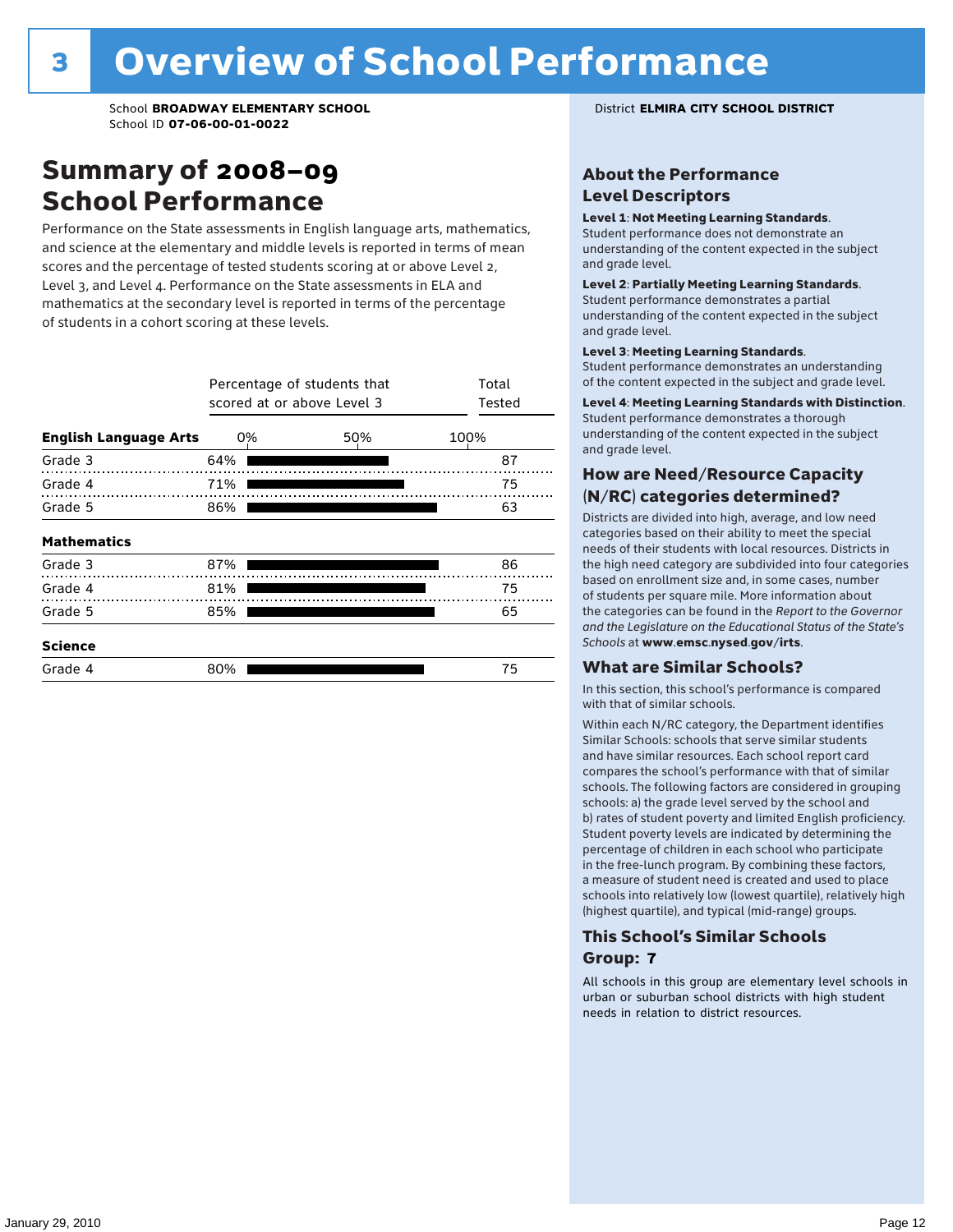# **This School's Results in Grade 3 English Language Arts**

|                                                                                                                                                                                                                                                                                                                                                                                                                                                                                                                                                                                                                                                                                                                                        | <b>This School</b> |         |   |  |         |                                 |         |         |  |
|----------------------------------------------------------------------------------------------------------------------------------------------------------------------------------------------------------------------------------------------------------------------------------------------------------------------------------------------------------------------------------------------------------------------------------------------------------------------------------------------------------------------------------------------------------------------------------------------------------------------------------------------------------------------------------------------------------------------------------------|--------------------|---------|---|--|---------|---------------------------------|---------|---------|--|
|                                                                                                                                                                                                                                                                                                                                                                                                                                                                                                                                                                                                                                                                                                                                        |                    |         |   |  |         |                                 |         |         |  |
|                                                                                                                                                                                                                                                                                                                                                                                                                                                                                                                                                                                                                                                                                                                                        | $2 - 4$            | $3 - 4$ | 4 |  | $2 - 4$ | $3 - 4$                         | 4       |         |  |
| <b>Similar Schools</b><br>Percentage scoring at level(s):<br>Percentage scoring at level(s):<br>2009 Mean Score: 661<br>720-780<br>616-780<br>650-780<br>Range:<br>100%<br>2008 Mean Score: 666<br>96% 97%<br>94% 96%<br>64%<br>57%<br>$2008 - 09$<br>$2007 - 08$<br>11%<br>6%<br>69<br>Number of Tested Students:<br>82<br>56<br>5<br>8<br>41<br>2008-09 School Year<br><b>Results by</b><br>Total<br>Total<br>Percentage scoring at level(s):<br><b>Student Group</b><br>Tested<br>Tested<br>$2 - 4$<br>$3 - 4$<br>4<br><b>All Students</b><br>87<br>64%<br>6%<br>94%<br>72<br>31<br>Female<br>97%<br>84%<br>6%<br>43<br>Male<br>56<br>93%<br>54%<br>5%<br>29<br>American Indian or Alaska Native<br>Black or African American<br>10 |                    |         |   |  |         |                                 |         |         |  |
|                                                                                                                                                                                                                                                                                                                                                                                                                                                                                                                                                                                                                                                                                                                                        |                    |         |   |  |         |                                 |         |         |  |
|                                                                                                                                                                                                                                                                                                                                                                                                                                                                                                                                                                                                                                                                                                                                        |                    |         |   |  |         | 77% 74%                         |         |         |  |
|                                                                                                                                                                                                                                                                                                                                                                                                                                                                                                                                                                                                                                                                                                                                        |                    |         |   |  |         |                                 |         |         |  |
|                                                                                                                                                                                                                                                                                                                                                                                                                                                                                                                                                                                                                                                                                                                                        |                    |         |   |  |         |                                 |         | 10% 12% |  |
|                                                                                                                                                                                                                                                                                                                                                                                                                                                                                                                                                                                                                                                                                                                                        |                    |         |   |  |         |                                 |         |         |  |
|                                                                                                                                                                                                                                                                                                                                                                                                                                                                                                                                                                                                                                                                                                                                        |                    |         |   |  |         | 2007-08 School Year             |         |         |  |
|                                                                                                                                                                                                                                                                                                                                                                                                                                                                                                                                                                                                                                                                                                                                        |                    |         |   |  |         | Percentage scoring at level(s): |         |         |  |
|                                                                                                                                                                                                                                                                                                                                                                                                                                                                                                                                                                                                                                                                                                                                        |                    |         |   |  |         | $2 - 4$                         | $3 - 4$ | 4       |  |
|                                                                                                                                                                                                                                                                                                                                                                                                                                                                                                                                                                                                                                                                                                                                        |                    |         |   |  |         | 96%                             | 57%     | 11%     |  |
|                                                                                                                                                                                                                                                                                                                                                                                                                                                                                                                                                                                                                                                                                                                                        |                    |         |   |  |         | 95%                             | 63%     | 12%     |  |
|                                                                                                                                                                                                                                                                                                                                                                                                                                                                                                                                                                                                                                                                                                                                        |                    |         |   |  |         | 97%                             | 48%     | 10%     |  |
|                                                                                                                                                                                                                                                                                                                                                                                                                                                                                                                                                                                                                                                                                                                                        |                    |         |   |  |         |                                 |         |         |  |
|                                                                                                                                                                                                                                                                                                                                                                                                                                                                                                                                                                                                                                                                                                                                        |                    |         |   |  |         |                                 |         |         |  |

| Black or African American         | 10 |      |     |    |    |     |     |     |
|-----------------------------------|----|------|-----|----|----|-----|-----|-----|
| Hispanic or Latino                |    |      |     |    |    |     |     |     |
| Asian or Native Hawaiian/Other    |    |      |     |    |    |     |     |     |
| Pacific Islander                  |    |      |     |    |    |     |     |     |
| White                             | 74 | 93%  | 68% | 5% | 64 | 97% | 58% | 11% |
| Multiracial                       |    |      |     |    |    |     |     |     |
| Small Group Totals                | 13 | 100% | 46% | 8% | 8  | 88% | 50% | 13% |
| <b>General-Education Students</b> | 78 | 99%  | 71% | 6% | 65 | 97% | 62% | 11% |
| <b>Students with Disabilities</b> | 9  | 56%  | 11% | 0% |    | 86% | 14% | 14% |
| English Proficient                | 87 | 94%  | 64% | 6% | 72 | 96% | 57% | 11% |
| Limited English Proficient        |    |      |     |    |    |     |     |     |
| Economically Disadvantaged        | 53 | 94%  | 57% | 8% | 37 | 95% | 54% | 8%  |
| Not Disadvantaged                 | 34 | 94%  | 76% | 3% | 35 | 97% | 60% | 14% |
| Migrant                           |    |      |     |    |    |     |     |     |
| Not Migrant                       | 87 | 94%  | 64% | 6% | 72 | 96% | 57% | 11% |
|                                   |    |      |     |    |    |     |     |     |

**NOTES** 

The – symbol indicates that data for a group of students have been suppressed. If a group has fewer than five students,<br>data for that group and the next smallest group(s) are suppressed to protect the privacy of individual

| <b>Other</b>                                                                            | 2008-09 School Year |                                                                     |     |     | 2007-08 School Year |                                        |         |     |  |
|-----------------------------------------------------------------------------------------|---------------------|---------------------------------------------------------------------|-----|-----|---------------------|----------------------------------------|---------|-----|--|
| <b>Assessments</b>                                                                      | Total<br>Tested     | Number scoring at level(s):<br>$3 - 4$<br>$2 - 4$<br>$\overline{4}$ |     |     | Total<br>Tested     | Number scoring at level(s):<br>$2 - 4$ | $3 - 4$ | 4   |  |
| New York State Alternate Assessment<br>(NYSAA): Grade 3 Equivalent                      |                     |                                                                     |     |     | 0                   |                                        |         |     |  |
| New York State English as a Second<br>Language Achievement Test (NYSESLAT)t:<br>Grade 3 |                     | N/A                                                                 | N/A | N/A | O                   | N/A                                    | N/A     | N/A |  |

† These counts represent recently arrived LEP students who used the NYSESLAT to fulfill the English language arts participation requirement.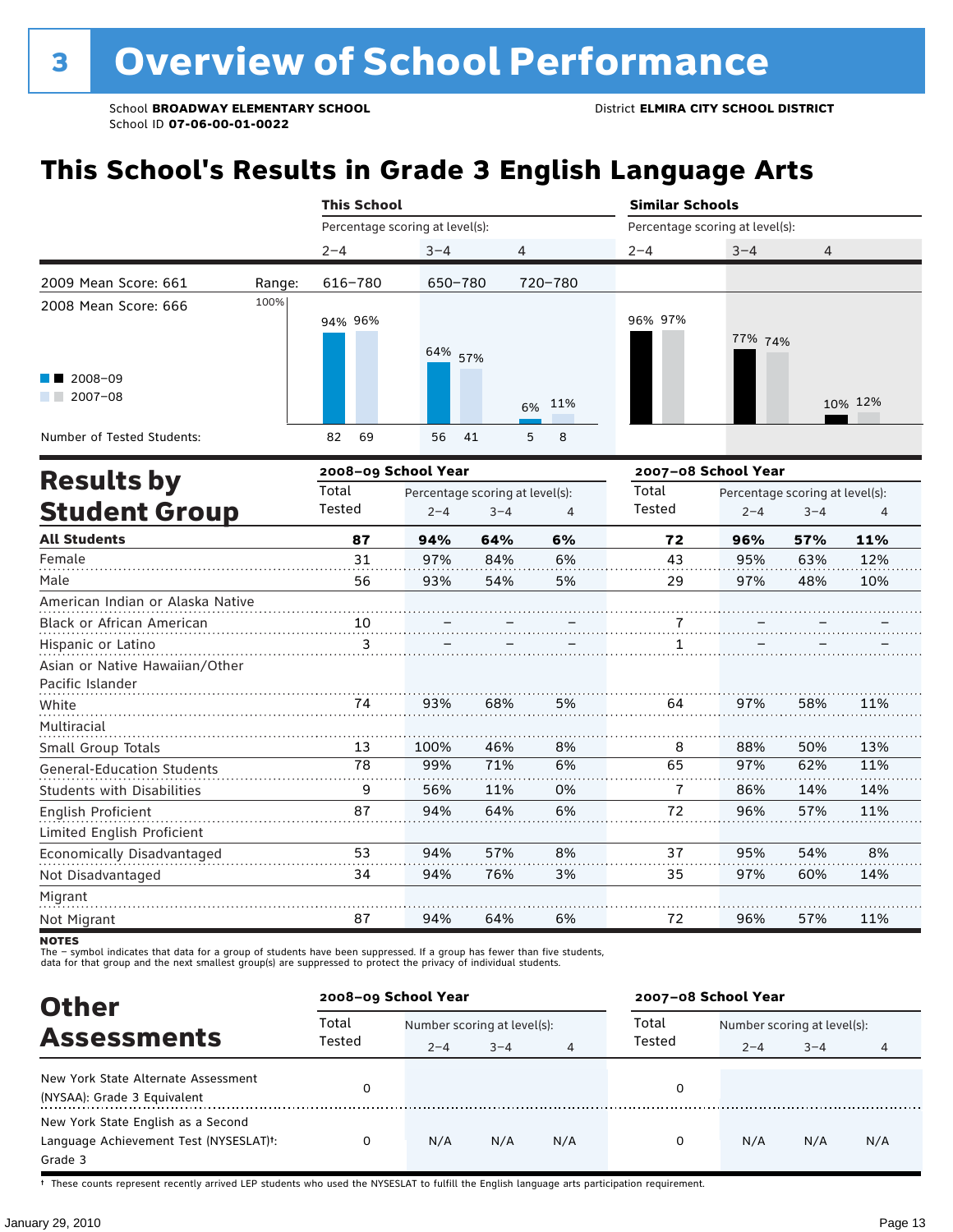# **This School's Results in Grade 3 Mathematics**

|                                                    |                     | <b>This School</b>              |                                 |         |          | <b>Similar Schools</b>          |         |                                 |         |  |
|----------------------------------------------------|---------------------|---------------------------------|---------------------------------|---------|----------|---------------------------------|---------|---------------------------------|---------|--|
|                                                    |                     | Percentage scoring at level(s): |                                 |         |          | Percentage scoring at level(s): |         |                                 |         |  |
|                                                    |                     | $2 - 4$                         | $3 - 4$                         | 4       |          | $2 - 4$                         | $3 - 4$ | 4                               |         |  |
| 2009 Mean Score: 684                               | Range:              | 624-770                         | 650-770                         |         | 703-770  |                                 |         |                                 |         |  |
| 2008 Mean Score: 677                               | 100%                | 98% 97%                         | 87% 89%                         |         |          | 99% 98%                         | 93% 92% |                                 |         |  |
| $2008 - 09$<br>$2007 - 08$                         |                     |                                 |                                 |         | 21% 14%  |                                 |         |                                 | 25% 23% |  |
| Number of Tested Students:                         |                     | 70<br>84                        | 75                              | 64      | 10<br>18 |                                 |         |                                 |         |  |
|                                                    | 2008-09 School Year |                                 |                                 |         |          | 2007-08 School Year             |         |                                 |         |  |
| <b>Results by</b>                                  |                     | Total                           | Percentage scoring at level(s): |         |          | Total                           |         | Percentage scoring at level(s): |         |  |
| <b>Student Group</b>                               |                     | Tested                          | $2 - 4$                         | $3 - 4$ | 4        | Tested                          | $2 - 4$ | $3 - 4$                         | 4       |  |
| <b>All Students</b>                                |                     | 86                              | 98%                             | 87%     | 21%      | 72                              | 97%     | 89%                             | 14%     |  |
| Female                                             |                     | 31                              | 100%                            | 97%     | 32%      | 45                              | 96%     | 89%                             | 16%     |  |
| Male                                               |                     | 55                              | 96%                             | 82%     | 15%      | 27                              | 100%    | 89%                             | 11%     |  |
| American Indian or Alaska Native                   |                     |                                 |                                 |         |          |                                 |         |                                 |         |  |
| Black or African American                          |                     | 10                              |                                 |         |          |                                 |         |                                 |         |  |
| Hispanic or Latino                                 |                     | 3                               |                                 |         |          | 1                               |         |                                 |         |  |
| Asian or Native Hawaiian/Other<br>Pacific Islander |                     |                                 |                                 |         |          |                                 |         |                                 |         |  |
| White                                              |                     | 73                              | 97%                             | 89%     | 23%      | 64                              | 98%     | 91%                             | 14%     |  |
| Multiracial                                        |                     |                                 |                                 |         |          |                                 |         |                                 |         |  |
| Small Group Totals                                 |                     | 13                              | 100%                            | 77%     | 8%       | 8                               | 88%     | 75%                             | 13%     |  |
| <b>General-Education Students</b>                  |                     | $\overline{77}$                 | 100%                            | 95%     | 23%      | 65                              | 98%     | 92%                             | 15%     |  |
| <b>Students with Disabilities</b>                  |                     | 9                               | 78%                             | 22%     | 0%       | 7                               | 86%     | 57%                             | 0%      |  |
| English Proficient<br>Limited English Proficient   |                     | 86                              | 98%                             | 87%     | 21%      | 72                              | 97%     | 89%                             | 14%     |  |
| Economically Disadvantaged                         |                     | 52                              | 98%                             | 85%     | 17%      | 38                              | 95%     | 82%                             | 8%      |  |
| Not Disadvantaged                                  |                     | 34                              | 97%                             | 91%     | 26%      | 34                              | 100%    | 97%                             | 21%     |  |
| Migrant                                            |                     |                                 |                                 |         |          |                                 |         |                                 |         |  |

**NOTES** 

Not Migrant

The – symbol indicates that data for a group of students have been suppressed. If a group has fewer than five students,<br>data for that group and the next smallest group(s) are suppressed to protect the privacy of individual

86

| <b>Other</b>                                                       | 2008-09 School Year |         |                             |   | 2007-08 School Year |         |                             |   |  |
|--------------------------------------------------------------------|---------------------|---------|-----------------------------|---|---------------------|---------|-----------------------------|---|--|
| <b>Assessments</b>                                                 | Total<br>Tested     |         | Number scoring at level(s): |   |                     |         | Number scoring at level(s): |   |  |
|                                                                    |                     | $2 - 4$ | $3 - 4$                     | 4 | Tested              | $2 - 4$ | $3 - 4$                     | 4 |  |
| New York State Alternate Assessment<br>(NYSAA): Grade 3 Equivalent |                     |         |                             |   | 0                   |         |                             |   |  |

87%

21%

72

97%

89%

14%

98%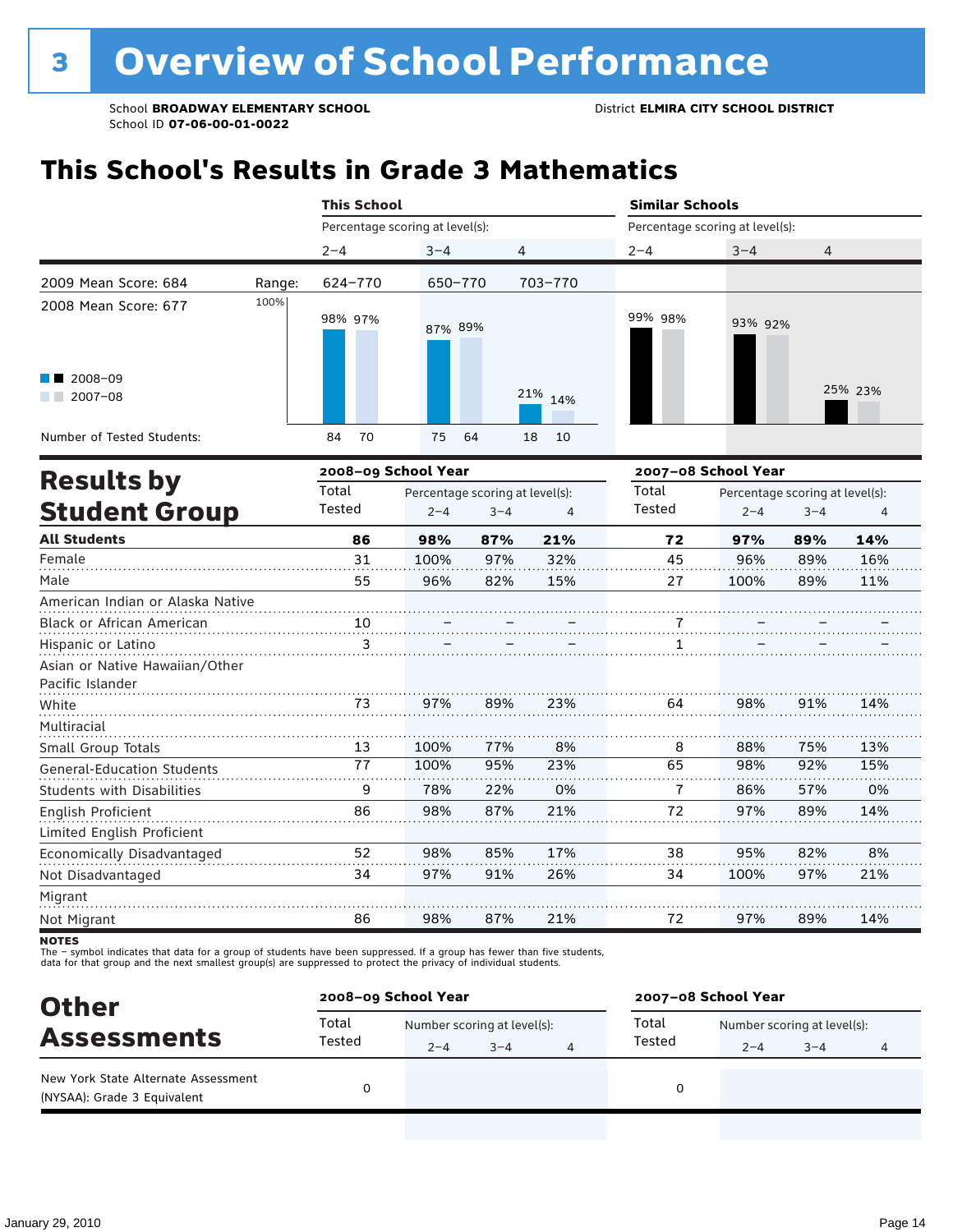# **This School's Results in Grade 4 English Language Arts**

|                                   |        | <b>This School</b>  |                                 |                                 |          | <b>Similar Schools</b>          |                                 |         |    |  |
|-----------------------------------|--------|---------------------|---------------------------------|---------------------------------|----------|---------------------------------|---------------------------------|---------|----|--|
|                                   |        |                     | Percentage scoring at level(s): |                                 |          | Percentage scoring at level(s): |                                 |         |    |  |
|                                   |        | $2 - 4$             | $3 - 4$                         | 4                               |          | $2 - 4$                         | $3 - 4$                         | 4       |    |  |
| 2009 Mean Score: 664              | Range: | $612 - 775$         | 650-775                         |                                 | 716-775  |                                 |                                 |         |    |  |
| 2008 Mean Score: 649              | 100%   |                     |                                 |                                 |          |                                 |                                 |         |    |  |
|                                   |        | 97% 94%             |                                 |                                 |          | 96% 94%                         |                                 |         |    |  |
|                                   |        |                     | 71%                             |                                 |          |                                 | 79% 74%                         |         |    |  |
|                                   |        |                     |                                 | 46%                             |          |                                 |                                 |         |    |  |
| 2008-09<br>$2007 - 08$            |        |                     |                                 |                                 |          |                                 |                                 |         |    |  |
|                                   |        |                     |                                 |                                 | 4%<br>3% |                                 |                                 | 7%      | 8% |  |
| Number of Tested Students:        |        | 73<br>66            | 53                              | 32                              | 3<br>2   |                                 |                                 |         |    |  |
|                                   |        | 2008-09 School Year |                                 |                                 |          |                                 | 2007-08 School Year             |         |    |  |
| <b>Results by</b>                 |        | Total               |                                 | Percentage scoring at level(s): |          | Total                           | Percentage scoring at level(s): |         |    |  |
| <b>Student Group</b>              |        | Tested              | $2 - 4$                         | $3 - 4$                         | 4        | Tested                          | $2 - 4$                         | $3 - 4$ | 4  |  |
| <b>All Students</b>               |        | 75                  | 97%                             | 71%                             | 4%       | 70                              | 94%                             | 46%     | 3% |  |
| Female                            |        | 42                  | 100%                            | 76%                             | 7%       | 24                              | 92%                             | 50%     | 4% |  |
| Male                              |        | 33                  | 94%                             | 64%                             | 0%       | 46                              | 96%                             | 43%     | 2% |  |
| American Indian or Alaska Native  |        |                     |                                 |                                 |          |                                 |                                 |         |    |  |
| Black or African American         |        | $\overline{8}$      |                                 |                                 |          | 9                               | 89%                             | 22%     | 0% |  |
| Hispanic or Latino                |        | 1                   |                                 |                                 |          |                                 |                                 |         |    |  |
| Asian or Native Hawaiian/Other    |        |                     |                                 |                                 |          |                                 |                                 |         |    |  |
| Pacific Islander                  |        |                     |                                 |                                 |          |                                 |                                 |         |    |  |
| White                             |        | 66                  | 97%                             | 73%                             | 5%       | 61                              | 95%                             | 49%     | 3% |  |
| Multiracial                       |        |                     |                                 |                                 |          |                                 |                                 |         |    |  |
| Small Group Totals                |        | 9                   | 100%                            | 56%                             | 0%       |                                 |                                 |         |    |  |
| <b>General-Education Students</b> |        | 69                  | 99%                             | 74%                             | 4%       | 61                              | 93%                             | 51%     | 3% |  |
| <b>Students with Disabilities</b> |        | 6                   | 83%                             | 33%                             | 0%       | 9                               | 100%                            | 11%     | 0% |  |
| English Proficient                |        | 75                  | 97%                             | 71%                             | 4%       | 70                              | 94%                             | 46%     | 3% |  |
| Limited English Proficient        |        |                     |                                 |                                 |          |                                 |                                 |         |    |  |
| Economically Disadvantaged        |        | 40                  | 95%                             | 70%                             | 0%       | 42                              | 93%                             | 38%     | 2% |  |
| Not Disadvantaged                 |        | 35                  | 100%                            | 71%                             | 9%       | 28                              | 96%                             | 57%     | 4% |  |
| Migrant                           |        |                     |                                 |                                 |          |                                 |                                 |         |    |  |

**NOTES** 

Not Migrant

The – symbol indicates that data for a group of students have been suppressed. If a group has fewer than five students,<br>data for that group and the next smallest group(s) are suppressed to protect the privacy of individual

75

| <b>Other</b>                                                                                         |        | 2008-09 School Year         |         |                | 2007-08 School Year |                             |         |     |  |
|------------------------------------------------------------------------------------------------------|--------|-----------------------------|---------|----------------|---------------------|-----------------------------|---------|-----|--|
|                                                                                                      | Total  | Number scoring at level(s): |         |                | Total               | Number scoring at level(s): |         |     |  |
| <b>Assessments</b>                                                                                   | Tested | $2 - 4$                     | $3 - 4$ | $\overline{4}$ | Tested              | $2 - 4$                     | $3 - 4$ | 4   |  |
| New York State Alternate Assessment<br>(NYSAA): Grade 4 Equivalent                                   |        |                             |         |                | 0                   |                             |         |     |  |
| New York State English as a Second<br>Language Achievement Test (NYSESLAT) <sup>+</sup> :<br>Grade 4 |        | N/A                         | N/A     | N/A            | 0                   | N/A                         | N/A     | N/A |  |

71%

4%

70

94%

46%

3%

97%

† These counts represent recently arrived LEP students who used the NYSESLAT to fulfill the English language arts participation requirement.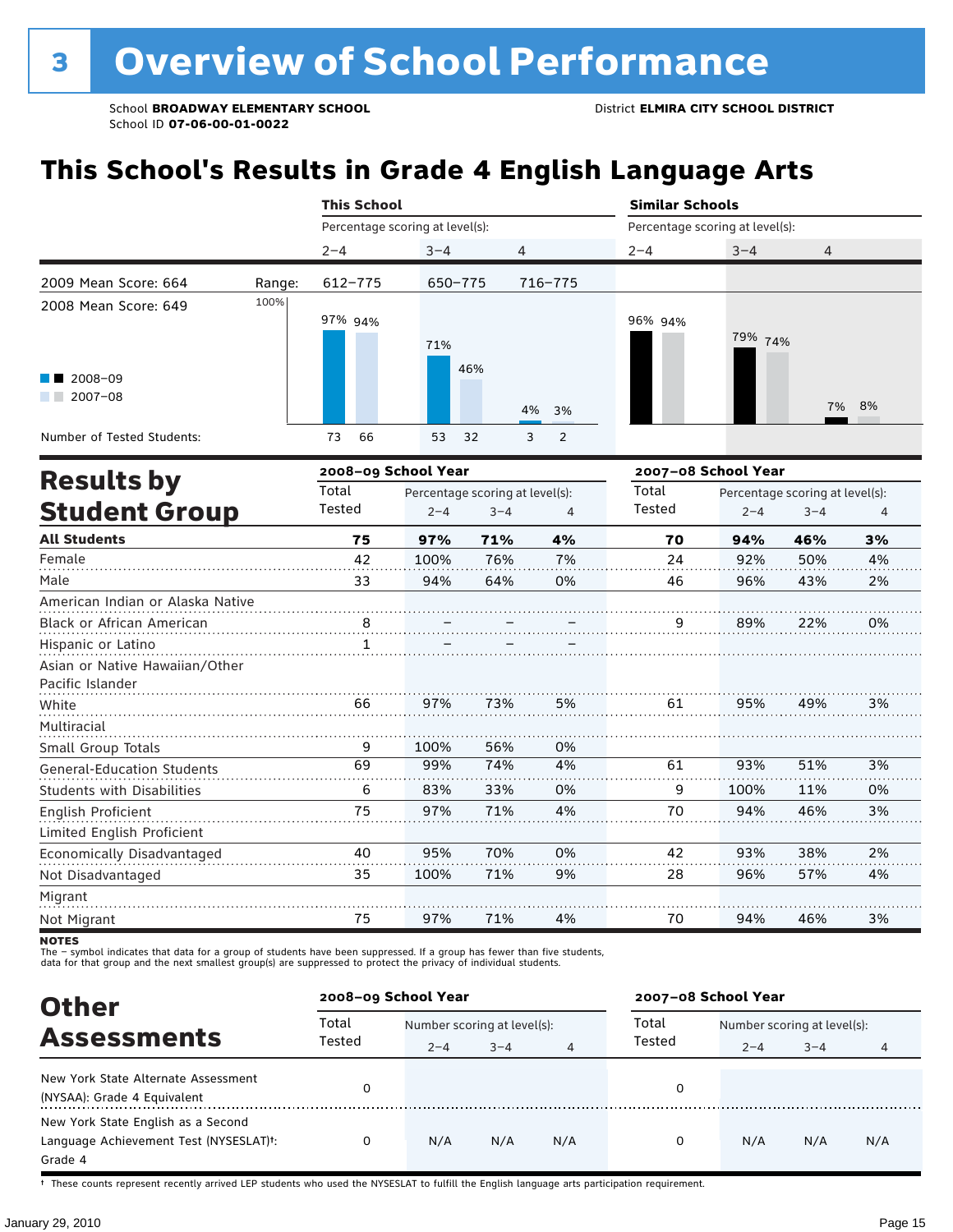# **This School's Results in Grade 4 Mathematics**

|                                                    | <b>This School</b>              |                                 |         |                                 | <b>Similar Schools</b> |                                 |         |         |  |
|----------------------------------------------------|---------------------------------|---------------------------------|---------|---------------------------------|------------------------|---------------------------------|---------|---------|--|
|                                                    | Percentage scoring at level(s): |                                 |         | Percentage scoring at level(s): |                        |                                 |         |         |  |
|                                                    | $2 - 4$                         | $3 - 4$                         | 4       |                                 | $2 - 4$                | $3 - 4$                         | 4       |         |  |
| 2009 Mean Score: 677<br>Range:                     | $622 - 800$                     | 650-800                         |         | 702-800                         |                        |                                 |         |         |  |
| 100%<br>2008 Mean Score: 664                       | 99% 93%                         | 81% 75%                         |         |                                 | 97% 96%                | 87% 85%                         |         |         |  |
| 2008-09<br>$2007 - 08$                             |                                 |                                 |         | 21%<br>13%                      |                        |                                 |         | 28% 25% |  |
| Number of Tested Students:                         | 74<br>63                        | 61                              | 51      | 9<br>16                         |                        |                                 |         |         |  |
| <b>Results by</b>                                  |                                 | 2008-09 School Year             |         |                                 |                        | 2007-08 School Year             |         |         |  |
|                                                    | Total                           | Percentage scoring at level(s): |         |                                 | Total                  | Percentage scoring at level(s): |         |         |  |
| <b>Student Group</b>                               | Tested                          | $2 - 4$                         | $3 - 4$ | $\overline{4}$                  | Tested                 | $2 - 4$                         | $3 - 4$ | 4       |  |
| <b>All Students</b>                                | 75                              | 99%                             | 81%     | 21%                             | 68                     | 93%                             | 75%     | 13%     |  |
| Female                                             | 42                              | 100%                            | 86%     | 24%                             | 23                     | 83%                             | 70%     | 4%      |  |
| Male                                               | 33                              | 97%                             | 76%     | 18%                             | 45                     | 98%                             | 78%     | 18%     |  |
| American Indian or Alaska Native                   |                                 |                                 |         |                                 |                        |                                 |         |         |  |
| Black or African American                          | 8<br>                           |                                 |         |                                 | 9                      | 89%                             | 44%     | 0%      |  |
| Hispanic or Latino                                 | 1                               |                                 |         |                                 |                        |                                 |         |         |  |
| Asian or Native Hawaiian/Other<br>Pacific Islander |                                 |                                 |         |                                 |                        |                                 |         |         |  |
| White                                              | 66                              | 98%                             | 82%     | 23%                             | 59                     | 93%                             | 80%     | 15%     |  |
| Multiracial                                        |                                 |                                 |         |                                 |                        |                                 |         |         |  |
| Small Group Totals                                 | 9                               | 100%                            | 78%     | 11%                             |                        |                                 |         |         |  |
| <b>General-Education Students</b>                  | 69                              | 100%                            | 84%     | 22%                             | 59                     | 92%                             | 75%     | 15%     |  |
| <b>Students with Disabilities</b>                  | 6                               | 83%                             | 50%     | 17%                             | 9                      | 100%                            | 78%     | 0%      |  |
| English Proficient                                 | 75                              | 99%                             | 81%     | 21%                             | 68                     | 93%                             | 75%     | 13%     |  |
| Limited English Proficient                         |                                 |                                 |         |                                 |                        |                                 |         |         |  |
| Economically Disadvantaged                         | 40                              | 98%                             | 78%     | 18%                             | 38                     | 92%                             | 71%     | 11%     |  |
| Not Disadvantaged                                  | 35                              | 100%                            | 86%     | 26%                             | 30                     | 93%                             | 80%     | 17%     |  |
| Migrant                                            |                                 |                                 |         |                                 |                        |                                 |         |         |  |
| Not Migrant                                        |                                 |                                 |         |                                 |                        |                                 |         |         |  |

**NOTES** 

The – symbol indicates that data for a group of students have been suppressed. If a group has fewer than five students,<br>data for that group and the next smallest group(s) are suppressed to protect the privacy of individual

| <b>Other</b>                                                       | 2008-09 School Year |                             |         |   | 2007-08 School Year |                             |         |   |  |
|--------------------------------------------------------------------|---------------------|-----------------------------|---------|---|---------------------|-----------------------------|---------|---|--|
| <b>Assessments</b>                                                 | Total<br>Tested     | Number scoring at level(s): |         |   | Total               | Number scoring at level(s): |         |   |  |
|                                                                    |                     | $2 - 4$                     | $3 - 4$ | 4 | Tested              | $2 - 4$                     | $3 - 4$ | 4 |  |
| New York State Alternate Assessment<br>(NYSAA): Grade 4 Equivalent |                     |                             |         |   | 0                   |                             |         |   |  |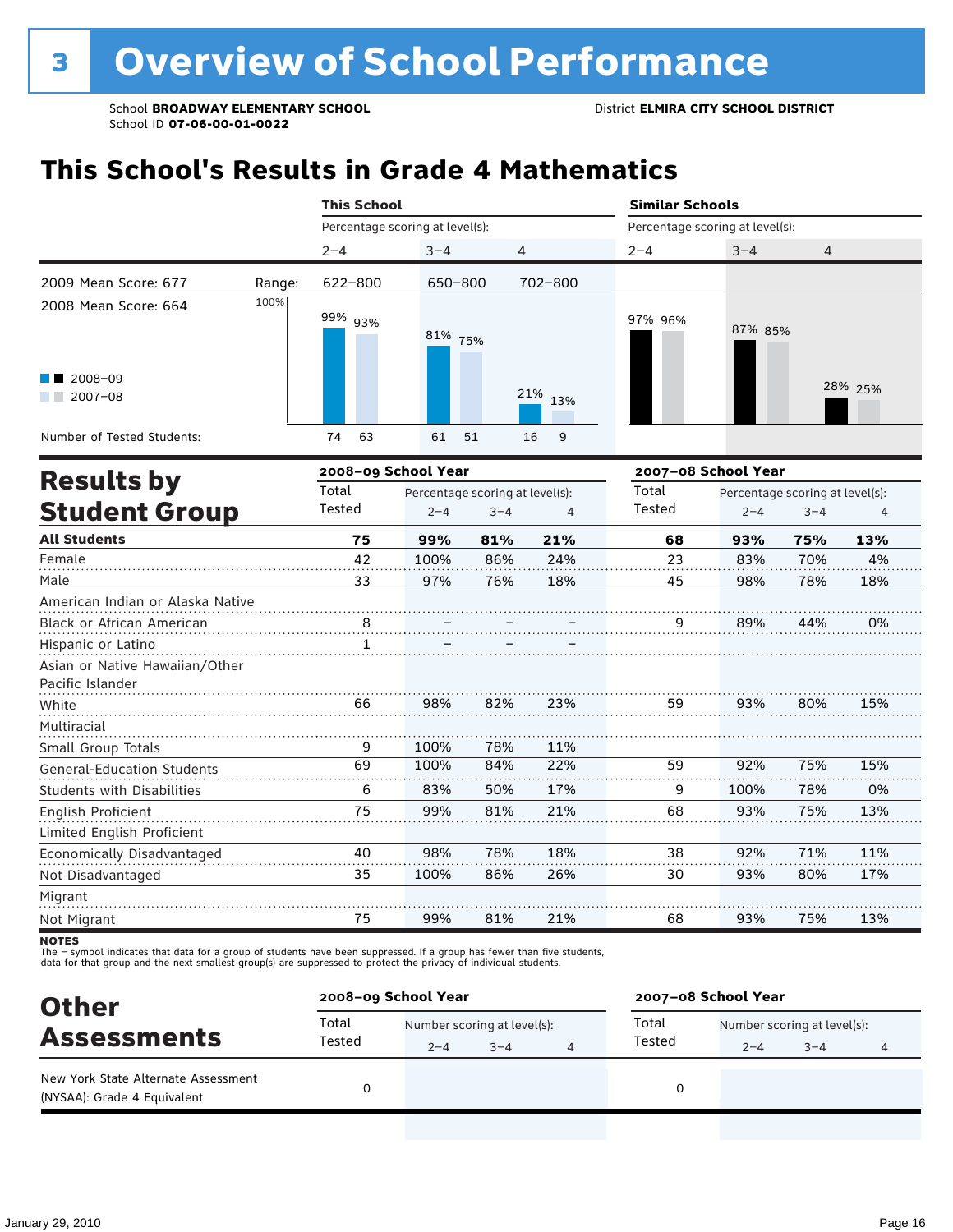### **This School's Results in Grade 4 Science**

|                                                    |        | <b>This School</b>              |            |                                 |                | <b>Similar Schools</b>          |         |                                 |     |
|----------------------------------------------------|--------|---------------------------------|------------|---------------------------------|----------------|---------------------------------|---------|---------------------------------|-----|
|                                                    |        | Percentage scoring at level(s): |            |                                 |                | Percentage scoring at level(s): |         |                                 |     |
|                                                    |        | $2 - 4$                         | $3 - 4$    | 4                               |                | $2 - 4$                         | $3 - 4$ | 4                               |     |
| 2009 Mean Score: 78                                | Range: | $45 - 100$                      | $65 - 100$ |                                 | $85 - 100$     |                                 |         |                                 |     |
| 2008 Mean Score: 74                                | 100%   | 96% 97%                         | 80% 75%    |                                 |                | 98% 99%                         | 92% 91% | 62%                             | 54% |
| 2008-09<br>2007-08                                 |        |                                 |            |                                 | 40%<br>24%     |                                 |         |                                 |     |
| Number of Tested Students:                         |        | 66<br>72                        | 60         | 51                              | 16<br>30       |                                 |         |                                 |     |
|                                                    |        | 2008-09 School Year             |            |                                 |                | 2007-08 School Year             |         |                                 |     |
| <b>Results by</b>                                  |        | Total                           |            | Percentage scoring at level(s): |                | Total                           |         | Percentage scoring at level(s): |     |
| <b>Student Group</b>                               |        | Tested                          | $2 - 4$    | $3 - 4$                         | $\overline{4}$ | Tested                          | $2 - 4$ | $3 - 4$                         | 4   |
| <b>All Students</b>                                |        | 75                              | 96%        | 80%                             | 40%            | 68                              | 97%     | 75%                             | 24% |
| Female                                             |        | 42                              | 98%        | 79%                             | 43%            | 22                              | 100%    | 64%                             | 18% |
| Male                                               |        | 33                              | 94%        | 82%                             | 36%            | 46                              | 96%     | 80%                             | 26% |
| American Indian or Alaska Native                   |        |                                 |            |                                 |                |                                 |         |                                 |     |
| <b>Black or African American</b>                   |        | 8                               |            |                                 |                | 9                               | 78%     | 56%                             | 0%  |
| Hispanic or Latino                                 |        | $\mathbf{1}$                    |            |                                 |                |                                 |         |                                 |     |
| Asian or Native Hawaiian/Other<br>Pacific Islander |        |                                 |            |                                 |                |                                 |         |                                 |     |
| White                                              |        | 66                              | 97%        | 79%                             | 41%            | 59                              | 100%    | 78%                             | 27% |
| Multiracial                                        |        |                                 |            |                                 |                |                                 |         |                                 |     |
| Small Group Totals                                 |        | 9                               | 89%        | 89%                             | 33%            |                                 |         |                                 |     |
| <b>General-Education Students</b>                  |        | 69                              | 96%        | 80%                             | 41%            | 59                              | 97%     | 78%                             | 27% |
| <b>Students with Disabilities</b>                  |        | 6                               | 100%       | 83%                             | 33%            | 9                               | 100%    | 56%                             | 0%  |
| English Proficient<br>Limited English Proficient   |        | 75                              | 96%        | 80%                             | 40%            | 68                              | 97%     | 75%                             | 24% |
| Economically Disadvantaged                         |        | 40                              | 98%        | 83%                             | 28%            | 38                              | 95%     | 68%                             | 24% |
| Not Disadvantaged                                  |        | 35                              | 94%        | 77%                             | 54%            | 30                              | 100%    | 83%                             | 23% |
| Migrant                                            |        |                                 |            |                                 |                |                                 |         |                                 |     |
| Not Migrant                                        |        | 75                              | 96%        | 80%                             | 40%            | 68                              | 97%     | 75%                             | 24% |

**NOTES** 

The – symbol indicates that data for a group of students have been suppressed. If a group has fewer than five students,<br>data for that group and the next smallest group(s) are suppressed to protect the privacy of individual

| <b>Other</b>                                                       | 2008-09 School Year |                             |         |   | 2007-08 School Year |                             |         |   |  |
|--------------------------------------------------------------------|---------------------|-----------------------------|---------|---|---------------------|-----------------------------|---------|---|--|
| <b>Assessments</b>                                                 | Total<br>Tested     | Number scoring at level(s): |         |   | Total               | Number scoring at level(s): |         |   |  |
|                                                                    |                     | $2 - 4$                     | $3 - 4$ | 4 | Tested              | $2 - 4$                     | $3 - 4$ | 4 |  |
| New York State Alternate Assessment<br>(NYSAA): Grade 4 Equivalent |                     |                             |         |   | 0                   |                             |         |   |  |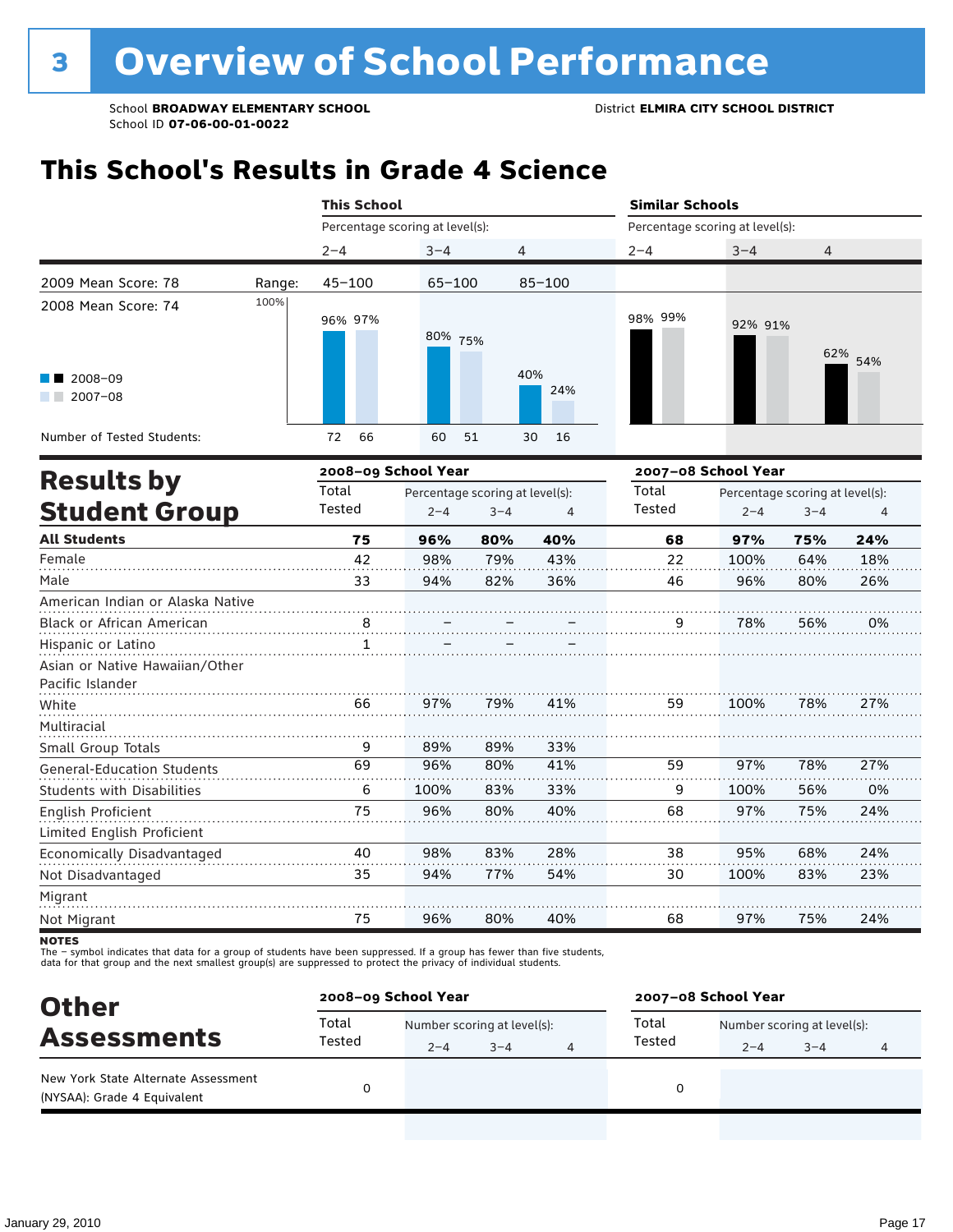# **This School's Results in Grade 5 English Language Arts**

|                                                    |        | <b>This School</b>                       |         |         |                     | <b>Similar Schools</b>          |                                 |         |    |  |
|----------------------------------------------------|--------|------------------------------------------|---------|---------|---------------------|---------------------------------|---------------------------------|---------|----|--|
|                                                    |        | Percentage scoring at level(s):          |         |         |                     | Percentage scoring at level(s): |                                 |         |    |  |
|                                                    |        | $2 - 4$                                  | $3 - 4$ | 4       |                     | $2 - 4$                         | $3 - 4$                         | 4       |    |  |
| 2009 Mean Score: 676                               | Range: | 608-795                                  | 650-795 |         | 711-795             |                                 |                                 |         |    |  |
| 2008 Mean Score: 667                               | 100%   | 100%100%                                 | 86%     | 76%     |                     | 99% 98%                         | 84% 78%                         |         |    |  |
| 2008-09                                            |        |                                          |         |         |                     |                                 |                                 |         |    |  |
| $2007 - 08$                                        |        |                                          |         |         | 13%<br>3%           |                                 |                                 | 12%     | 5% |  |
| Number of Tested Students:                         |        | 67<br>63                                 | 54      | 51      | $\overline{2}$<br>8 |                                 |                                 |         |    |  |
| <b>Results by</b>                                  |        | 2008-09 School Year                      |         |         |                     | 2007-08 School Year             |                                 |         |    |  |
|                                                    |        | Total<br>Percentage scoring at level(s): |         |         |                     | Total                           | Percentage scoring at level(s): |         |    |  |
| <b>Student Group</b>                               |        | Tested                                   | $2 - 4$ | $3 - 4$ | $\overline{4}$      | <b>Tested</b>                   | $2 - 4$                         | $3 - 4$ | 4  |  |
| <b>All Students</b>                                |        | 63                                       | 100%    | 86%     | 13%                 | 67                              | 100%                            | 76%     | 3% |  |
| Female                                             |        | 23                                       | 100%    | 91%     | 9%                  | 28                              | 100%                            | 79%     | 7% |  |
| Male                                               |        | 40                                       | 100%    | 83%     | 15%                 | 39                              | 100%                            | 74%     | 0% |  |
| American Indian or Alaska Native                   |        |                                          |         |         |                     |                                 |                                 |         |    |  |
| <b>Black or African American</b>                   |        | 7                                        | 100%    | 57%     | 14%                 | 8                               |                                 |         |    |  |
| Hispanic or Latino                                 |        |                                          |         |         |                     | 1                               |                                 |         |    |  |
| Asian or Native Hawaiian/Other<br>Pacific Islander |        |                                          |         |         |                     |                                 |                                 |         |    |  |
| White                                              |        | 56                                       | 100%    | 89%     | 13%                 | 58                              | 100%                            | 79%     | 3% |  |
| Multiracial                                        |        |                                          |         |         |                     |                                 |                                 |         |    |  |
| Small Group Totals                                 |        |                                          |         |         |                     | 9                               | 100%                            | 56%     | 0% |  |
| <b>General-Education Students</b>                  |        | 55                                       | 100%    | 93%     | 15%                 | 58                              | 100%                            | 86%     | 3% |  |
| <b>Students with Disabilities</b>                  |        | 8                                        | 100%    | 38%     | 0%                  | 9                               | 100%                            | 11%     | 0% |  |
| English Proficient                                 |        | 63                                       | 100%    | 86%     | 13%                 | 67                              | 100%                            | 76%     | 3% |  |
| Limited English Proficient                         |        |                                          |         |         |                     |                                 |                                 |         |    |  |
| Economically Disadvantaged                         |        | 37                                       | 100%    | 84%     | 11%                 | 40                              | 100%                            | 63%     | 3% |  |
| Not Disadvantaged                                  |        | 26                                       | 100%    | 88%     | 15%                 | 27                              | 100%                            | 96%     | 4% |  |

**NOTES** 

Migrant Not Migrant

The – symbol indicates that data for a group of students have been suppressed. If a group has fewer than five students,<br>data for that group and the next smallest group(s) are suppressed to protect the privacy of individual

63

100%

| <b>Other</b>                                                                            |        | 2008-09 School Year         |         |                | 2007-08 School Year |                             |         |     |  |
|-----------------------------------------------------------------------------------------|--------|-----------------------------|---------|----------------|---------------------|-----------------------------|---------|-----|--|
|                                                                                         | Total  | Number scoring at level(s): |         |                | Total               | Number scoring at level(s): |         |     |  |
| <b>Assessments</b>                                                                      | Tested | $2 - 4$                     | $3 - 4$ | $\overline{4}$ | Tested              | $2 - 4$                     | $3 - 4$ | 4   |  |
| New York State Alternate Assessment<br>(NYSAA): Grade 5 Equivalent                      |        |                             |         |                | 0                   |                             |         |     |  |
| New York State English as a Second<br>Language Achievement Test (NYSESLAT)t:<br>Grade 5 |        | N/A                         | N/A     | N/A            | 0                   | N/A                         | N/A     | N/A |  |

86%

13%

67

100%

76%

3%

. . . . . . . . .

† These counts represent recently arrived LEP students who used the NYSESLAT to fulfill the English language arts participation requirement.